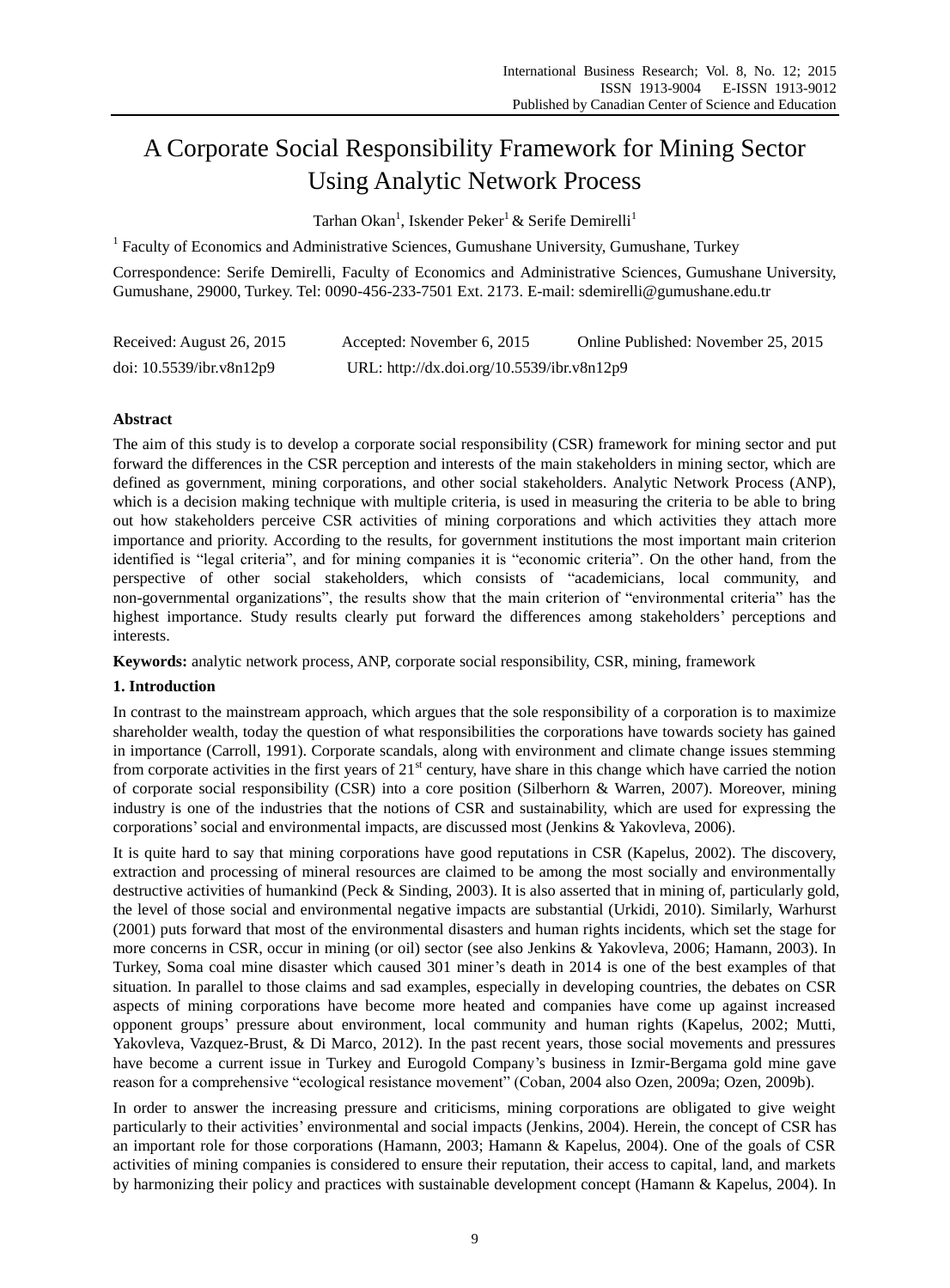this context, while CSR carries on profit goals, it requires companies to improve the social and environmental impacts of their activities (Hamann, 2003). In that case, for mining corporations CSR can be defined as balancing the various demands of community or stakeholders and the necessities for environmental protection with their profit making interest (Jenkins, 2004).

At this point, the question of "what kind of responsibilities corporations have and to which stakeholders" comes to mind (Carroll, 1991). According to stakeholder theory, answering that question in other words defining the stakeholders of the organization and perceived stakes of those stakeholders is the first step of the process of stakeholder management (Freeman, 2010). Therefore, from the perspective of stakeholder theory"s assumptions responding the interests and concerns of stakeholders is crucial for mining corporations in order to develop appropriate and effective CSR policies (Mutti et al., 2012).

In the light of above mentioned statements, this study is based on the assumptions of stakeholder theory (Freeman, 2010) and aims to develop a CSR framework for mining sector and put forward the differences in the CSR perception and interests of the main stakeholders in mining sector, which are defined as government, mining corporations, and other social stakeholders as a result of literature review. (Note 1) In defining the CSR activity criteria, Yakovleva and Vazquez-Brust's (2012) study, which adopts Carroll (1991) and Visser's (2008) models, is referenced in addition to the interviews conducted with key stakeholders. The criteria that stand for economic, legal, ethical, philanthropic and environmental dimensions of CSR are used. Also, the Analytic Network Process (ANP), which is a decision making technique with multiple criteria, is used in measuring the criteria to be able to bring out how stakeholders perceive CSR activities of mining corporations and which activities they attach more importance and priority. In this regard, this study makes two important contributions to the CSR literature:

1) The examples addressed in detail in the literature review show that the conflicts in mining sector, whether in Turkey or in other countries, basically stem from the difference in perspectives and interests of main stakeholders in matter of CSR. At the same time, Yakovleva and Vazquez-Brust (2012) claim that the perception of CSR differentiates according to region and culture. They state that different cultures bring up different values and these values shape the society's expectations from corporations and the role of corporations in society mutually. Accordingly, from the aspect of stakeholder theory understanding the priorities and interests of the stakeholders in mining sector is highly important for mining corporations in order to understand the expectations of other stakeholders they face. In addition, it is crucial so as to comprehend social movements and conflicts arisen among actors in mining sector.

2) Although the previous studies in CSR research on mining sector (e.g. Kapelus, 2002; Hamann, 2004; Hamann & Kapelus, 2004; Jenkins, 2004; Jenkins & Yakovleva, 2006) and on the differences of stakeholders" perceptions and expectations within stakeholder perspective (e.g. Cragg & Greenbaum, 2002; Yakovleva & Vazquez-Brust, 2012; Mutti et al., 2012) have made large contributions to the topic, it is noticeable that in those case studies interview and content analysis methods have been generally used within the qualitative methodology. There is no study found in reviewed literature that weights the perceptions and expectations of stakeholders in mining sector by using an analytical method such as ANP.

## *1.1 Corporate Social Responsibility and Stakeholder Theory*

The concept of CSR has been defined in many ways since after its appearance in modern literature in 1950s and started to be related with alternative themes such as corporate social performance, stakeholder theory, and business ethics theory, especially after 1980s (Carroll, 1999). (Note 2) In this process, it is noticeable that there has been no agreement upon the definitions of corporates' being responsible in a social manner (Carroll, 1991) and the notion of CSR (Carroll, 1979). Although there is still a lack of consensus, Carroll"s (1979) definition has been accepted and used prevalently (Boulouta & Pitelis, 2014). In that definition, Carroll (1979, p. 500) states CSR as *"the economic, legal, ethical, and discretionary expectations that society has of organizations at a given point in time".*

Carroll (1979, 1991) has conceptualized the dimensions of CSR in a form of pyramid. The economic responsibilities that form the bottom of the pyramid are based on gaining profit by producing and selling the goods society needs. Legal and ethical responsibilities lie respectively above the economic responsibilities. Legal responsibilities refer to the obedience to legal requirements, and ethical responsibilities refer to meeting the standards, norms, and expectations beyond regulations while considering public relations. At the top of the pyramid, there are philanthropic (discretionary) responsibilities, which stands for corporations" charitable activities, contribution to society and so that being considered as good corporate citizen by society (Carroll, 1979; Carroll, 1991). In the model, the economic and legal responsibilities are characterized as *required*, ethical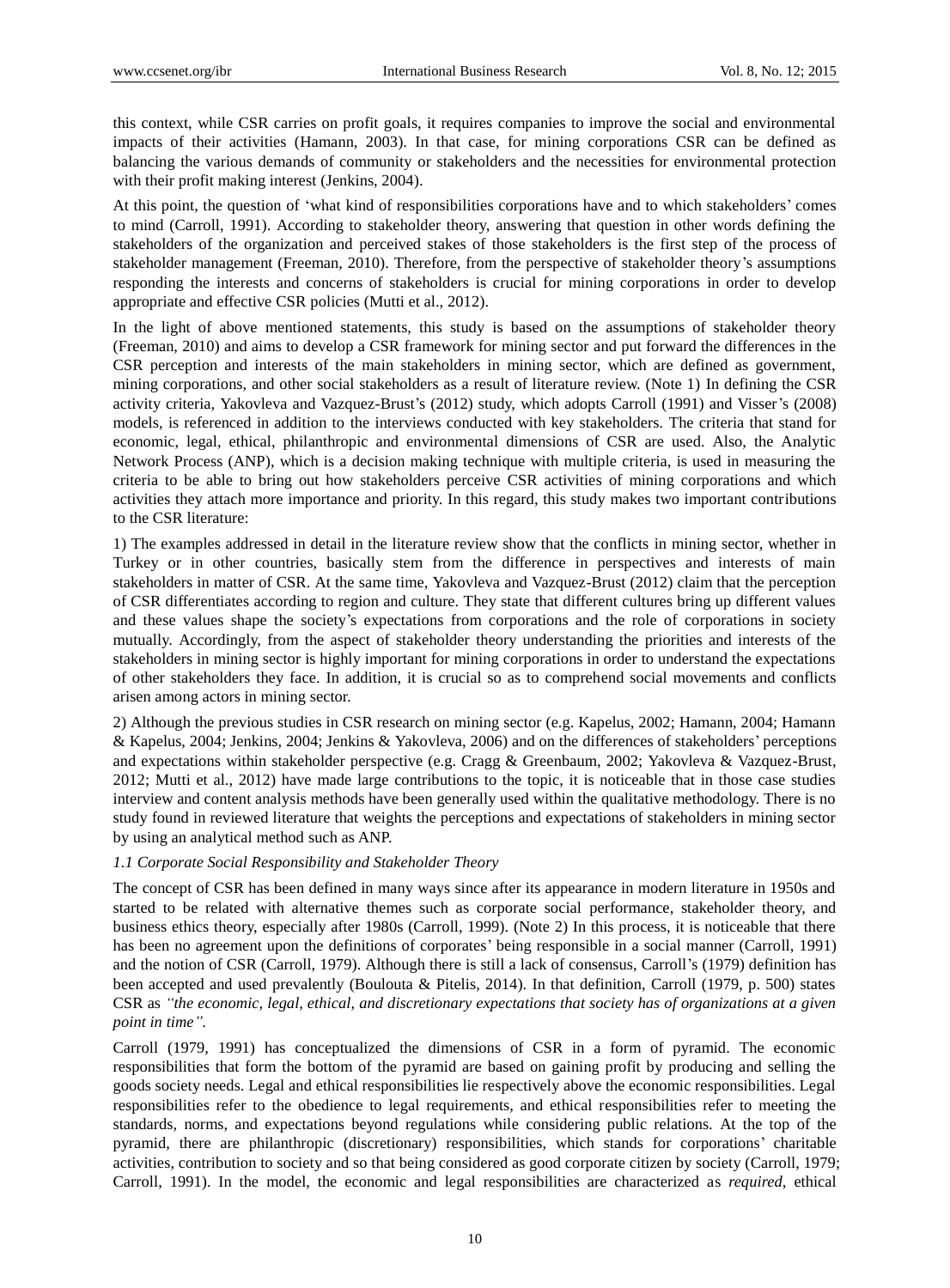responsibilities as *expected* and philanthropic responsibilities as *desired* (Schwartz & Carroll, 2003).

It is noteworthy that environmental responsibilities are not highlighted as a separate dimension in the model. In their study on mining sector, Yakovleva and Vazquez-Brust (2012) claim that Carroll (1991) places environmental responsibilities between legal and ethical dimensions, which can be changeable in developing countries while being applicable in developed countries; therefore, environmental responsibilities may be placed between ethical and voluntary dimensions since the regulative climate is weaker in developing countries. On the other hand, when it comes to sectors like mining, which have significant environmental impacts (Urkidi, 2010) those impacts are discussed as much as social effects (e.g Jenkins, 2004). In this respect, Yakovleva and Vazquez-Brust (2012) stress the distinctive importance of environmental issues among the other dimensions and add environmental responsibilities to Carroll"s (1991) pyramid as a separate dimension.

While building a conceptual framework, the current study bases on Yakovleva and Vazquez-Brust's (2012) paper which adopts Carroll (1991) and Visser's (2008) models; and economic, legal, ethical, philanthropic and environmental dimensions are used in the study. Together with these studies, the stakeholders" opinions received with a field study are used while identifying the criteria of these dimensions.

One of the most noticeable things in the historical development of the CSR is that there is an evolution of the earlier idea of corporates' being only responsible to their shareholders in terms of profit, into meeting also the expectations of other stakeholders (Carroll, 1991). In this sense, the stakeholder theory constitutes a substantial conceptual background for the concept of CSR (McWilliams & Siegel, 2001; Donaldson & Preston, 1995).

The term *stakeholder* is used to refer to the groups that affect the achievement of organizational goals or affected from the achievement of organizational goals (Freeman, 2010). This definition places the interests of stakeholders into a special position. The resources and contributions that are provided by stakeholder groups, which have different rights, goals, expectations, and responsibilities within a system of complicated relations, are important for companies' success and survival (Mutti et al., 2012). Stakeholder theories propose that managers' responsibility is not only maximizing shareholder value, as agency theory points out, but also taking into consideration the well being of other stakeholders affected by corporate decisions (Cragg & Greenbaum, 2002). At this point, stating that there is a natural harmony between stakeholders and CSR, Carroll (1991) defines stakeholder management as a win-win relationship that managers harmonize their own goals with stakeholders" demands and expectations. Within the frame of this relationship, the meaning of CSR for mining corporations is to bring into balance the differentiating interests of society, the obligation of environmental protection, and profit goals; then, shaping their relations, attitudes, and strategies in accordance with that balance (Jenkins, 2004).

## *1.2 Differences in Approaches to Mining Sector and CSR*

Although CSR aspect of mining companies has been getting a considerable amount of attention and spotlight (Hamann, 2004), it is quite hard to say that the sector has a good prominence of CSR (Hamann & Kapelus, 2004). Underlying causes of that negative image, there are criticisms about mining companies that they are insensitive about environmental and social impacts of their operations; they operate in areas without social legitimacy; and they not only deplete economically valuable resources but also cause severe damage in the areas they operate (Jenkins, 2004).

In addition, the criticisms are not limited with companies" home countries. With the developments in global economy and the effects of globalization, multinational companies that want to benefit from resources in different countries have extended their borders towards those countries; and so, their social and environmental impacts (Ozen & Ozen, 2009). As an example of that process, mining companies have started benefiting from the liberalizing tendencies in the global economy by shifting their operations from developed countries, where resources are getting scarce, to developing countries (Kapelus, 2002). With liberal tendencies, new operating opportunities have been opened up in areas that were legally closed because of political restrictions, and this is one of the most important contributions of those tendencies to mining companies (Bridge, 2004). However, the power provided by liberal policies also creates new initiatives that challenge multinational mining companies in terms of their responsibilities to communities affected by their business activities (Shamir, 2004).

These criticisms about environmental and social impacts are responded with globally determinant rhetoric of "free market capitalism" and "neoliberalism" (Jenkins, 2004, p. 26). Dumenil and Levy (2005, p. 9) states that "neoliberalism is often described as the ideology of market and private interests as opposed to state intervention". According to Friedman, the basis of this logic can be explained with the thesis of "elementary proposition that both parties to an economic transaction benefit from it provided the transaction is bilaterally voluntary and informed" (Friedman 1962, p. 55 as cited in Clarke, 2005, p. 50). According to this, since mining activities are in favour of everyone, collective structures such as state or other communities should not interfere with the free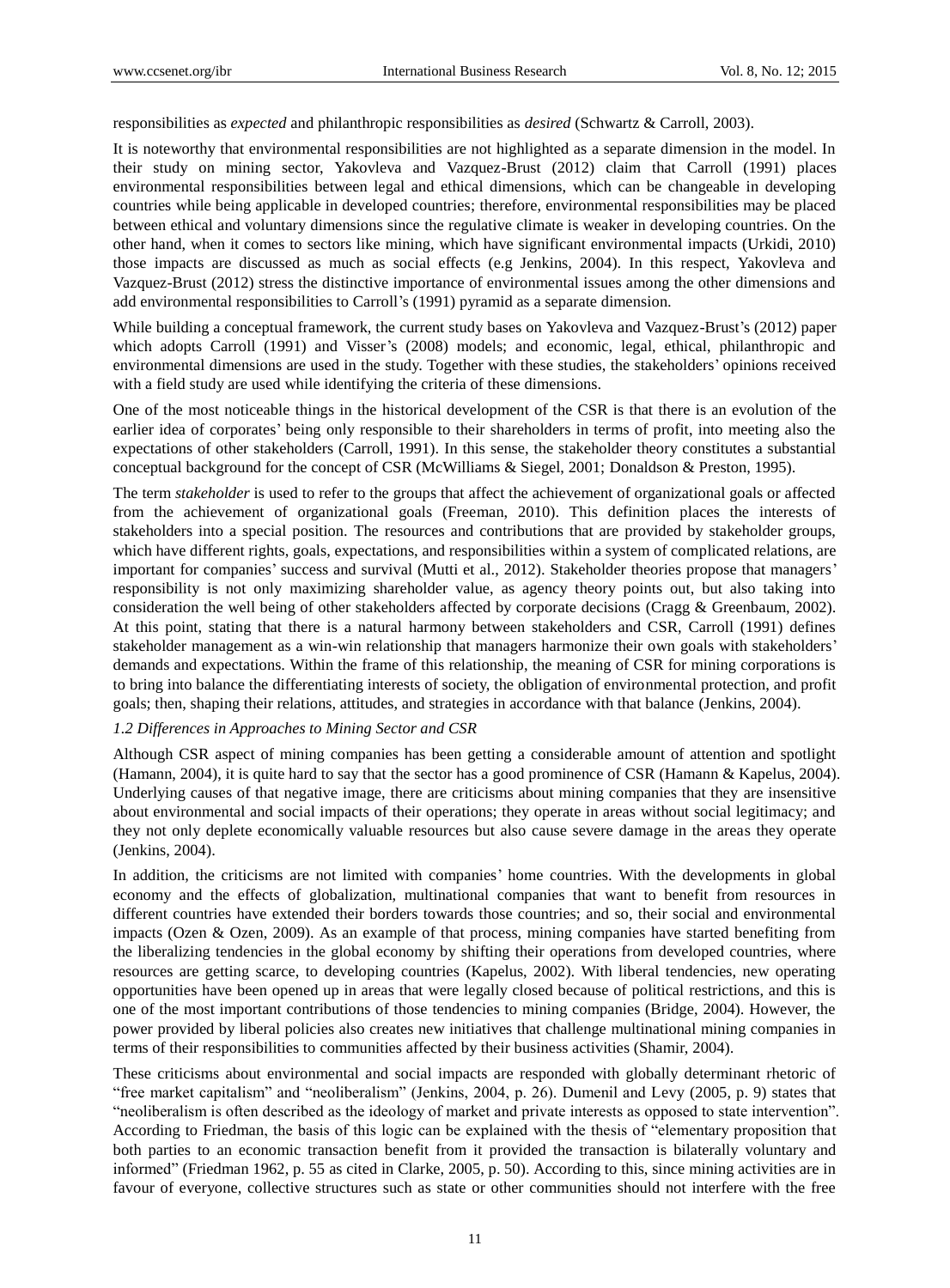development of mining operations (Jenkins, 2004). Then, the trade-off between the development opportunities and impacts of mining activities can be related to how much wealth generated, how that wealth is distributed, and what "socio-ecologic" costs are assumed because of mining operations (Emel & Huber, 2008).

This cost-benefit relationship defined put forwards the idea that if mining companies" financial contributions overweigh their environmental damages, then those damages can be tolerated up to an extend (Jenkins, 2004, p. 24). When those benefits arise, liberalization requires-in a sense-the relinquishment of state constraints on environmental conservation, food safety and public health (Hartwick & Peet, 2003). At the same time, by using the economic and political power gained from trade liberalization, multinational companies play an active role in operated country"s government decisions about abandoning restrictive state policies, legal measures, social reforms and employment rules, environmental, social, and civil rights (Shamir, 2004).

Questioned in parallel with this neoliberal rhetoric, relationship between commercial activities and environment is described by World Trade Organization as a win-win strategy and it is implied that the economic growth controlled by trade liberalization will guarantee better policies both on trade and environment (Hartwick & Peet, 2003). From a similar perspective, World Bank policies also support the idea that both mining companies and host countries would benefit from direct investments; while companies make profit, local community is employed and state generates revenues via licenses and taxes, and widespread social benefits can be obtained with distribution of these revenues to social development programs, such as health, education, and infrastructure (Emel & Huber, 2008).

Herein, companies' attitudes towards CSR should be considered within a relation with state's stance and corporate environment. In his case study of four platinum and two chromium mines, Hamann (2004) puts forward that regarding their CSR practice and motivation, mining companies are affected by the institutional environment and changes in this environment which state is central. However, especially in developing countries, state"s priority is generally promoting the industrial development process in order to attract investments that create employment and revenue (Hamann, 2003). As a result, in many countries, there are neoliberal rhetoric that emphasizes the importance of mining activities and foreign investment for state economy and there are more flexible and less environmentally sensitive regulations, as in the case of Turkey (Ozen & Ozen, 2009).

A similar example is highlighted in Holden and Jacobson"s (2007) case study of Philippine that the government provided legal allowances to mining companies along with the implementation of state supported neoliberal economy policy, which aimed to attract foreign investment. In parallel with those statements, the perception that mining activities are beneficial to national interests and the possible impacts of mining activities on communities generally accompany each other (Hamann, 2003).

Those neoliberal rhetoric and practices have not been sufficient to dispel concerns about negative effects of mining activities. On the contrary, the human rights issues and environmental damage that mining caused in many countries have resulted in growing public concerns about social responsibility dimensions of mining activities (Warhurst, 2001, as cited in Hamann, 2003). Besides, it is underlined that the environmental and social impacts of metal mining and more specifically gold mining have reached a crucial level with the implementation of new and riskier technologies (Urkidi, 2010). For example, although technologies like "cyanide leaching method", which is used in gold dissolution, enable profitable operation of low grade ore deposits (Urkidi & Walter, 2011), it is claimed that this method has negative effects such as high water consumption and acidification (Urkidi, 2010).

In addition to environmental concerns, the interaction between the notions of sustainable development, economic growth, environmental deterioration, and social justice occupy a large place in discussions of mining activities (Mutti et al., 2012). In this context, from the point of mining sector, the concept of sustainable development is based on economic development, environmental preservation, and social integrity dimensions (Jenkins & Yakovleva, 2006).

Stern (1995) defines the concept of sustainability as *"development that will give future generations opportunities equal to or greater than those of the present generation"* (p. 53), and based on econometric analysis conducted upon 19 non-OPEC (Organization of the Petroleum Exporting Countries) developing countries, he concludes that the hypothesis of *"the mining sector detracts from sustainability in developing countries"* cannot be rejected except for some countries (p. 61). Without a doubt, a claim like this should be considered depending on how the issue of sustainability is approached. In contrast with the view that the consumption of natural capital means an increase in economic and social capital for future generations, a stronger major approach argues that since other types of capital cannot be an alternative of natural capital, mining companies have negative effects in terms of sustainability (Mutti et al., 2012).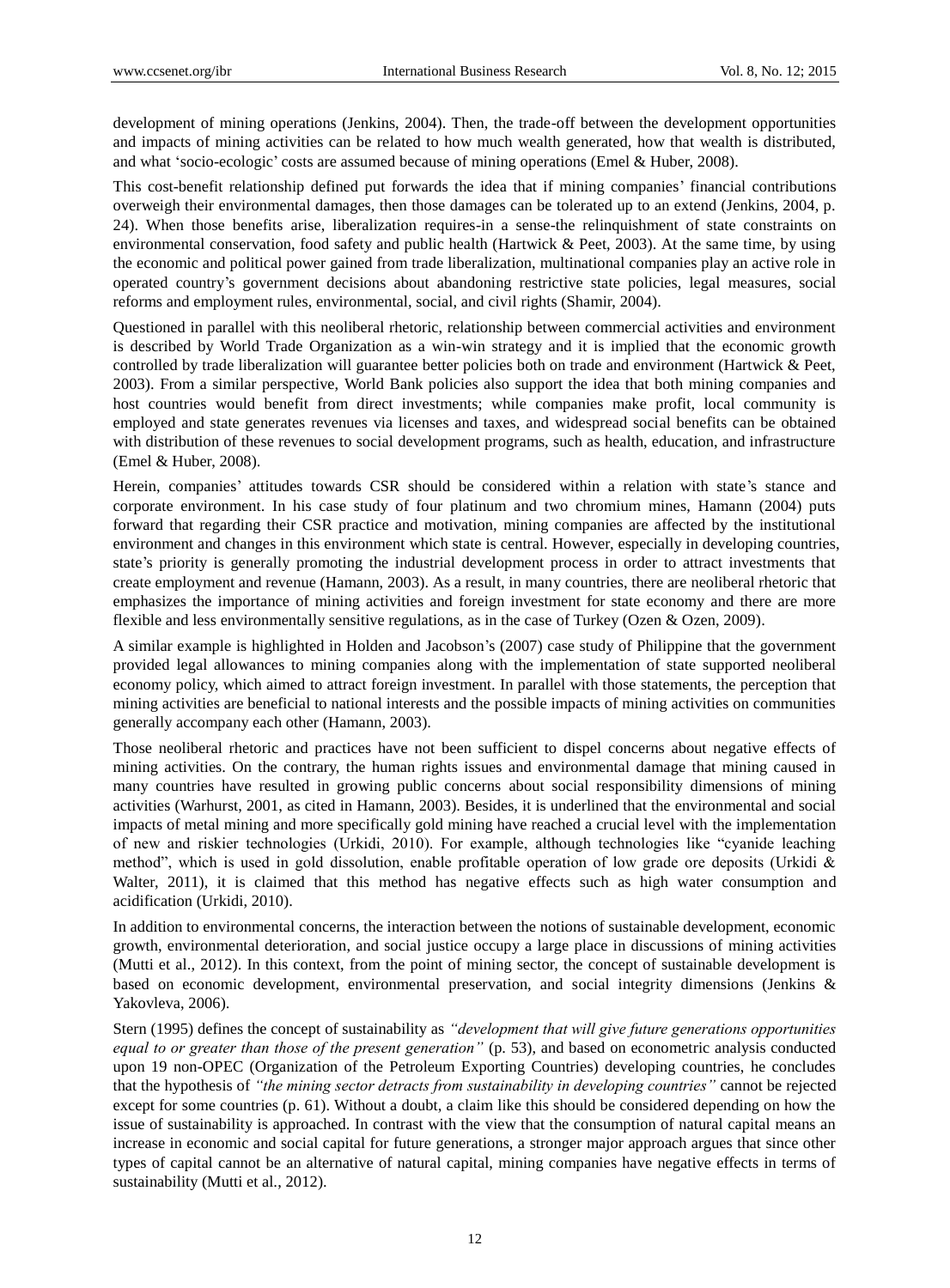As a part of concerns about mining, Hamann (2003) argues that getting society's approval is a complicated and problematic identification process and he exemplify his claim with Wavecrest mine in Eastern Cape, South Africa. In Wavecrest case, the study results that the group who opposed mining activities most was the elderly males who had the strongest authority in the community. While that group opposed to the mine with concerns such as losing lands, changes in lifestyle, and lessened authority in community, the youth and women were more positive about the mine with the hope of positive results such as creation of new jobs and therefore a decrease in migration (Hamann, 2003). Considered within this framework, it can be said that the underlying reason of an environmental disagreement is the opposing evaluations of different social actors (Urkidi, 2010).

The literature summarized in so far argues that the state, mining companies, and related social actors, who are the parties of the discussion regarding the issue of mining activities, have different perspectives about the presence of mining companies and the results of their activities. Both the environmental-social concerns and the differences in evaluating the results of mining activities create a conflict environment among related groups. On the side of social actors, opponent views take a great space on the arguments. Mining companies are exposed to considerable amount of pressure from opponent groups especially in developing countries (Kapelus, 2002). In this regard, prominent researchers have conducted studies in some of those countries, such as South Africa (Kapelus, 2002); Chili (Urkidi, 2010; Urkidi & Walter, 2011); Argentina (Urkidi & Walter, 2011; Mutti et al., 2012), Indonesia (Jenkins, 2004). These studies discuss the opponent views, conflicts in different contents and levels, social movements and protests, and the results of these pressures for mining companies.

Humphreys (2000) states that community relations are strategically important for mining companies in terms of facing probable high costs of those above-mentioned activist actions and providing competitive advantage in the sector. The CSR concept offers a quite useful conceptual framework to address companies' attitudes towards various stakeholders (Wheeler, Fabic, & Boele, 2002). At his point, mining companies answer the increasing and spreading criticisms over their activities with formulated CSR policy and strategies (Jenkins, 2004; *also* Kapelus, 2002).

In order to secure their existence, get necessary operation licenses, and get access to other resources mining companies have to pay attention to documenting or reporting their environmental and social performance (Peck & Sinding, 2003). Highlighting the importance of CSR activities for mining companies some researchers (e.g. Jenkins, 2004; Jenkins & Yakovleva, 2006) have analysed expressions related with CSR in corporations" annual reports, sustainability reports, and social and environmental reports. Within the scope of these studies, it can be claimed that regarding survival of corporations it is also important how different stakeholders perceive the environmental and social results of mining activities.

However, it can be said that in many cases, the CSR strategies are not enough to prevent reactions of stakeholder groups or mining companies are not considered as well intentioned as they claim they are. In her study taking the examples of mines in Indonesia *(PT Kelian Equatorial Mining)* and Australia *(Jabiluka Mine),* Jenkins (2004) puts forward that mining companies face very complicated social and environmental issues in their operations and that makes it more difficult to solve possible conflicts with local communities. The study results that compensation strategies, community funds and development projects do not produce expected effects in terms of cooling the social pressures down because of multiple and conflicting demands and community development projects are perceived as community controlling activities rather than social responsibility. Additionally, as a result of their case study on mines in South Africa and Zambia, Hamann and Kapelus (2004) state that there is an important gap between mining companies" CSR activities and *"accountability and fairness"* criteria which refer to the responsibility of companies from their direct and indirect impacts and forming their CSR activities beneficial to the most vulnerable or worst off.

Mutti et al. (2012) explain the differences in perceptions and expectations of stakeholders regarding mining companies" CSR activities by stakeholder theory, and support their assumptions with structured interviews conducted in two different regions of Argentina. According to their study results from the perspective of mining industry network, companies view CSR as a major element for conservation of social licences and co-existence with local community despite the emphasis on voluntary and social dimensions. Similarly, analysing the environmental and social responsibility statements in 16 mining companies' reports within the context of the use of language and structure, Jenkins (2004, p. 32) concludes that companies" social strategy decisions can be characterized as a strategic reaction to possible challenges from the community they operate, rather than a moral choice. At this point, another issue is the companies" search of "*reputation*", which is deemed as important responding to reactions. Mining companies with good reputation may have a greater performance thanks to improved relations with community and employees at local project level, and easier access to financial resources and other permits at international level (Hamann, 2003).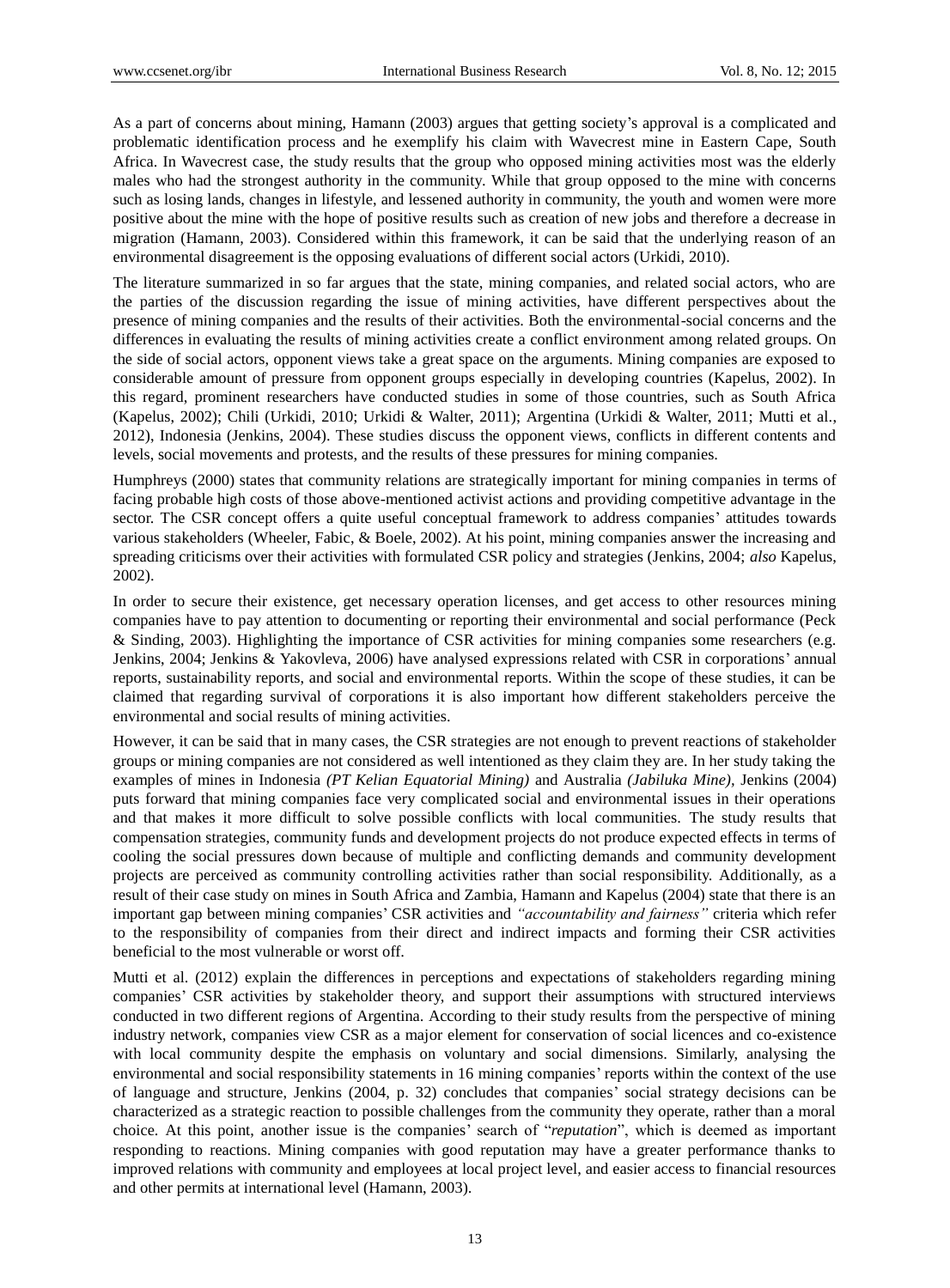These prognoses are understood better when considered within the assumptions of stakeholder theory, which binds corporates" performance to taking account of various stakeholders carefully (Freeman, 2010). At his point, Kapelus (2002) asserts that having good relations with local communities, that are directly and negatively affected from mining activities, have special importance within companies" CSR programs. Then, building those "good relations" becomes more of an issue. In this context, approaching the CSR activities from the perspective of stakeholder theory, Cragg and Greenbaum (2002) put forward how managers evaluate companies" responsibilities to stakeholders in their case study research on British Colombia. In the study, interviewed managers define their company priority as showing respect to stakeholders" interests such as physical health, wealth, comfort, and convenience. In addition, those managers see company's responsibility as not damaging local communities and their future development opportunities; not as an obligation of actively contributing to development and welfare (Cragg & Greenbaum, 2002). Drawing similar conclusions Kapelus (2002) brings forward that mining companies tend to claim that local communities benefit from their mining activities or the negative impacts on these communities are curbed.

In Mutti et al.'s (2012) study the differentiating interests and expectations attract attention also from the perspective of institutional and social networks. Regarding CSR, the study points out that institutional stakeholders emphasise their expectations of complying with laws, paying taxes, supporting local industry; despite not being against mining companies" social contributions in principle, government authorities do not perceive CSR activities as their prior responsibilities. Furthermore, authorities do not concern about multinational corporations" environmental effects since they assume that companies show strict sensitivity as a requirement of their international environment licences (Mutti et al., 2012). It can be said that governments" attitute is decisive on CSR rhetoric of mining companies. For example, Tilt and Symes (1999) put forward that "the rehabilitation of mining sites" is situated on the top of the rhetoric about the environment in the annual reports of the Australian mining companies (p. 138). At this point, the question that comes to mind is: What are the expectations of other stakeholders on environment? From the perspective of social stakeholders, which is the third stakeholder network defined in Mutti et al."s (2012) study, environmental issues constitute the primary responsibilities of mining companies despite the fact that civil society groups trust neither government nor corporations with the management of environmental, social, and economic impacts of mining activities. According to those groups, mining companies must not put the local community welfare in danger and it is important to evaluate CSR activities and corporate social operations in terms of suitability, usefulness, and long-term effects (Mutti et al., 2012).

Yakovleva and Vazquez-Brust (2012) conduct a similar important study in Argentina that covers the differences in the perspectives of stakeholders. In their study, although some similarities are identified between government and mining industry, responsibilities that most emphasised by government are the economic and legal ones while environmental and philanthropic responsibilities are the least emphasised. According to the study, economic dimension is also the most emphasised dimension by mining companies, company headquarters, and international financial organisations; on the contrary, civil society puts the most of its emphasis on environmental and ethical responsibilities while considering philanthropic and legal responsibilities as least important.

Evaluating literature within the scope of stakeholder theory, it can be summarized that stakeholders in mining sector are mining companies, government, and other social stakeholders (e.g. civil society and local competitors). Although these stakeholders are sometimes aligned with each other, they have different perspectives and interests.

## *1.3 Mining in Turkey and Social Movements Against Mining Operations*

Becoming more important with the rising trend in gold prices gold prospecting operations have gained speed in parallel with changes in Mining Law and developments in technologies, and consequently have increased the gold potential of Turkey (Koza Gold, 2014). According to Mineral Research & Exploration General Directorate (MTA) data, Turkey has 700 tons (proven + probable) total gold reserves by year 2013. Considering this reserves in terms of gold mineralisation areas there are nine gold and silver deposits, namely Havran (Kucukdere), Balikesir; Ovacik, Bergama; Efemcukuru, Izmir; Sart, Manisa; Kisladag, Usak; Kaymaz, Eskisehir; Ilıc (Copler), Erzincan; Cerattepe, Artvin; and Mastra, Gumushane (www.mta.gov.tr).

In Turkey, developments in gold extracting and processing have gained momentum since 1980s and the legislation permitting foreign-invested companies to prospect and extract gold was regulated in 1985 (Sertkaya Dogan, 2005). Appearing because of the liberalisation process after 1980s, these regulations resulted in adoption of neoliberal policies in mining sector likewise others (Ozen & Ozen, 2010). In parallel with these developments, three domestic (including Etibank and Yurttaslar Mining) and seven foreign companies got prospecting and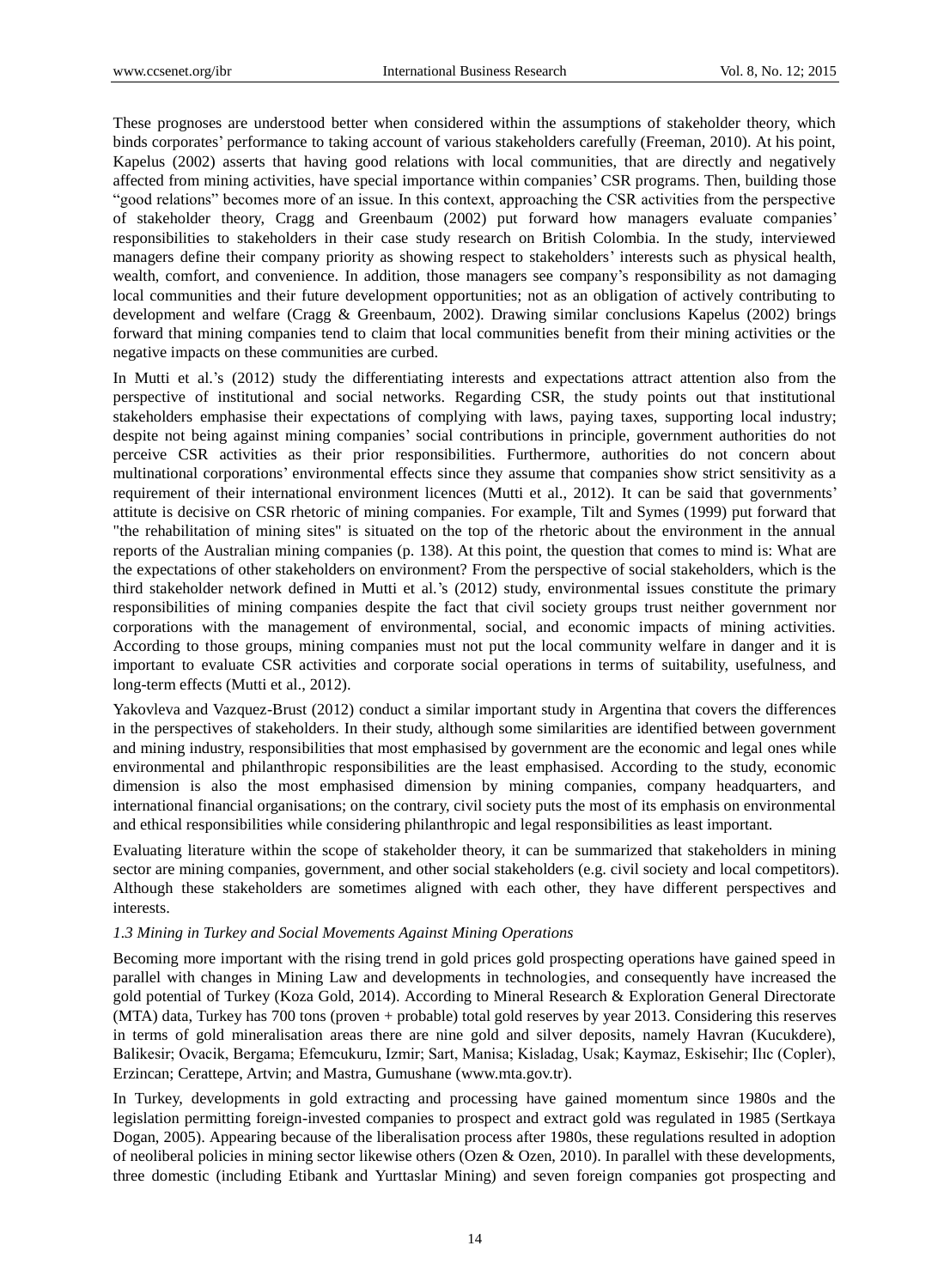extraction licences (Sertkaya Dogan, 2005). In parallel with changing regulations in legislative framework and increasing number of foreign companies, several social movements and protests against mining activities became a hot topic in Turkey (e.g. Coban, 2004; Ozen, 2009a, 2009b; Ozen & Ozen, 2009, 2010, 2011). These social movements that appeared in areas such as Bergama, Izmir; Esme, Usak; Efemcukuru, Izmir; Balikesir; and Canakkale (Ozen & Ozen, 2010). Among them, the most widespread and long lasting protest was "ecological resistance movement" which was against multinational Eurogold"s mining operations in Bergama, Izmir (Coban, 2004, p. 438).

In the first stage, the movement had been built upon the rhetoric of environmental protection and anti-imperialism and then it acquired a wider dimension afterwards. (Note 3) In terms of environmental criticisms, specifically the usage of cyanide was voiced and the hazardous effects of cyanide and other heavy metals in tailings impoundments upon public health and environment were pointed out. On the other hand, anti-imperialist criticisms emphasised that as a foreign company Eurogold had been operating in different areas of Turkey without paying attention to public health and environment and had the intention of exploiting Turkey"s natural resources (Ozen, 2009a, 2009b).

Regarding this movement, Ozen and Ozen (2010) state that there is a two-way relationship between public policies and social movements; on the one hand, public policies cause social movements, on the other hand those social movements bring about developments in social policies. However, it can be said that Turkish government took a neoliberal stance particularly in Bergama movement (Ozen & Ozen, 2011). Evaluating the Bergama protest movement, Coban (2004) supports this view and points that local communities" reactions were mostly environmental; nevertheless, the government took a stance in favour of mining companies and mining operations with the motivation of increasing economic growth and social welfare by attracting foreign investments. Ignoring rulings, the government issued new licences while law-enforcement officers were responding to protests harshly, which created a front against the movement and became an important factor in weakening the protests (Ozen, 2009a, 2009b). Then, it can be stated that the government was sided with a supporting coalition formed by some mining companies, state authorities, journalists, politicians, and academicians in order to provide the continuance of mining operations and make the entry of foreign investment easier (Ozen & Ozen, 2010).

At the end of the process in 2004, the new Mining Law was enacted, which gave mining companies a ground to keep their contradictive operations, restructured the legal framework of mining and have made Turkey more attractive for foreign investors (Ozen, 2009a, 2009b). This law not only opened the protected areas such as olive groves, natural parks, and historic districts to mining, but also made pre-operational environmental impact assessment non-obligatory and provided mining companies tax advantages and guaranteed the given licences (Ozen, 2009a, 2009b). This legislative change is important in terms of being a consequence of conflicts between Bergama protesters, a multinational mining company and government (Ozen & Ozen, 2009).

In Bergama example, these developments give us significant information about how that social movement influenced the form of state policy (Ozen & Ozen, 2010) and how gold mining industry is restructured in Turkey (Ozen & Ozen, 2009). In sum, mining is a controversial topic in Turkey, as it is in many other countries. Gold mining has been discussed among the stakeholders including the government within the context of its environmental and social impacts as well as its economic benefits, but no settlement has been reached. At this point, the overall evaluation of Turkey, that the stakeholders have different perspectives and expectations, is in parallel with the arguments in the literature.

## **2. Method**

Both the previous literature and the stakeholders" opinions (i.e. knowledge, experience, and discernment) are important when identifying corporate social responsibility criteria that should be taken into consideration in mining sector. In this sense, aiming to reveal the differences of stakeholders" perceptions and expectations regarding CSR, in this study the Analytic Network Process (ANP), which is a multiple-criteria decision making technique, is applied to identify CSR criteria in mining sector. Decision problems with a complexity among criteria are named as multiple-criteria decision making problems (Goktolga & Gokalp, 2012). Mostly, there are imponderability and incommensurability among the criteria in complex decision making problems (Urfalıoglu & Genc, 2013). Analytic Hierarchy Process (AHP) method, which is a multiple-criteria decision making technique that enables identifying the levels of significance of criteria by pairwise comparisons, is frequently used in the literature in order to remove this complexity (Gungor & Isler, 2005).

Developed by Thomas L. Saaty, AHP enables the evaluation of qualitative and quantitative factors together, and includes decision makers' knowledge, experience, and discernments into the decision making process (Chen &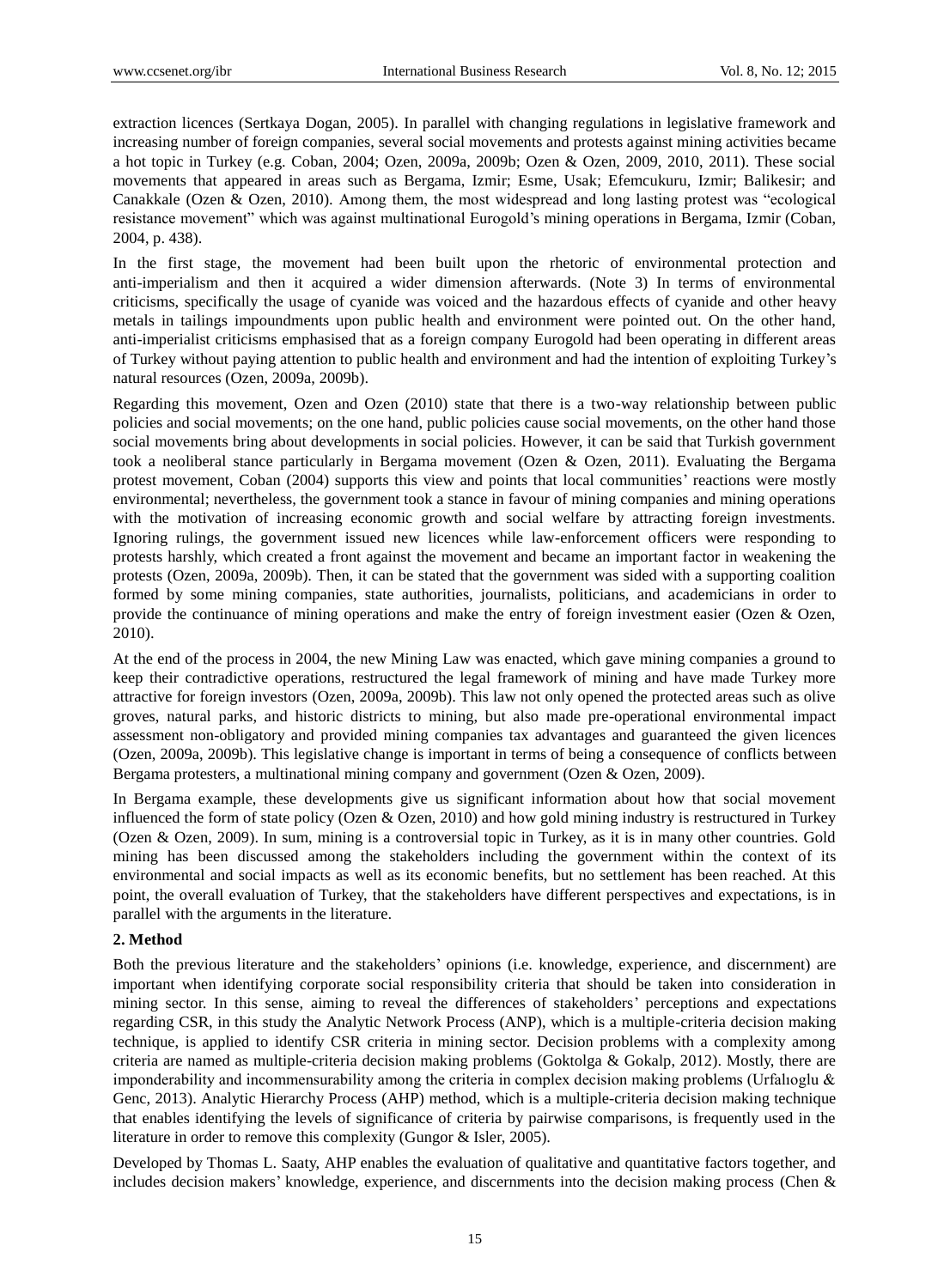Wang, 2010). Since the AHP had been criticised because it models problems in a hierarchical structure, later, the ANP method was developed by Thomas L. Saaty, with the thought that the situation is not that simple in real life (Saaty & Shih, 2009). ANP is an improved version of AHP (Niemira & Saaty, 2004) within which decision making problems modelled in a form of network, as well as internal and external dependence relations and feedbacks are taken into consideration (Hsu, Hung, & Tang, 2012). In this way, ANP provides more realistic decisions since it enables modelling of complex problems that could not be modelled within a hierarchical structure (Karsak, Sozer, & Alptekin, 2002) (See Figure 1).



Figure 1. AHP and ANP structures (Source: Zaim, Sevkli, Akdağ, Demirel, Yayla, & Delen, 2014).

### *2.1 Research Design*

Since the problem of identifying corporate social responsibility criteria in mining sector is a decision making problem that contains relations in-group and between groups, in this study the ANP method is preferred. Stages of the method are as follows (Niemira & Saaty, 2004; Saaty, 2009; Zaim et al., 2014; Chang, Liao, Tseng, & Liao, 2015):

- a. *Identifying the problem and constructing the network model:* At this stage (a) the problem is identified, (b) related criteria, sub-criteria, and alternatives are identified, (c) the matrix of relations, that shows the dependencies between criteria, is constructed, and (4) based on the matrix the network model is constructed.
- b. *Constructing the unweighted supermatrix:* Binary relations seen in the matrix of relations in the network model are evaluated by significance scale developed by Saaty (See Table 1). After, the unweighted supermatrix that contains all binary relations is constructed.
- c. *Constructing the weighted supermatrix:* Values of the unweighted supermatrix are multiplied by the weight of main criterion which sub-criterion falls into, and the weighted supermatrix is constructed.
- d. *Constructing the limit supermatrix:* At this stage, model variables are multiplied by itself until all rows of the weighted supermatrix have the same value. This matrix provides importance weights of criteria and sub-criteria.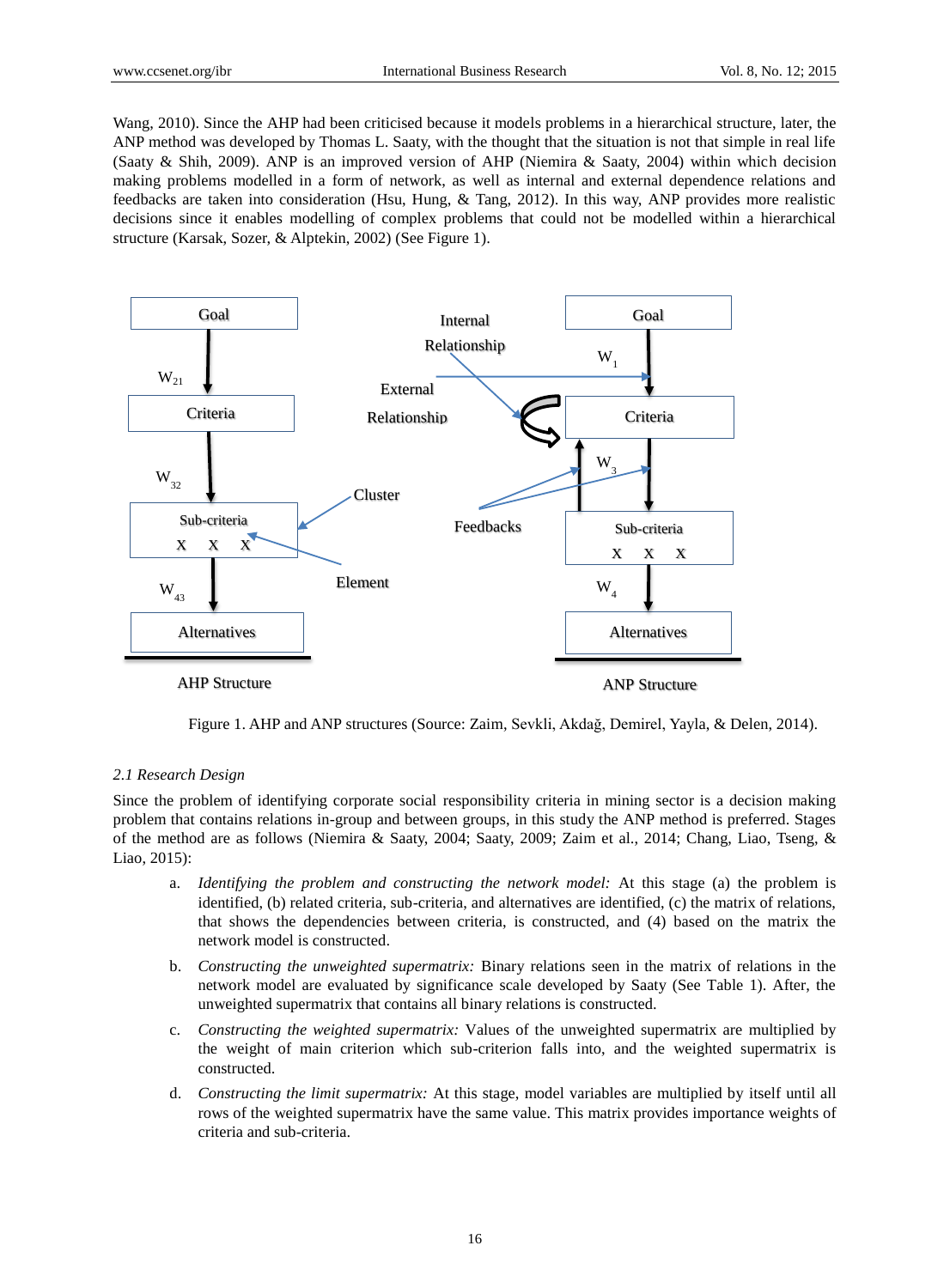|                         | <b>Definition</b>                                                                                                                                        | Explanation                                                                                                                 |
|-------------------------|----------------------------------------------------------------------------------------------------------------------------------------------------------|-----------------------------------------------------------------------------------------------------------------------------|
| 1                       | Equal importance                                                                                                                                         | Two activities contribute equally to the objective                                                                          |
| $\overline{2}$<br>3     | Weak<br>Moderate importance                                                                                                                              | Experience and judgment slightly favour one activity over another                                                           |
| 4<br>5                  | Moderate plus<br>Strong importance                                                                                                                       | Experience and judgment strongly favour one activity over another                                                           |
| 6<br>7                  | Strong plus<br>Very strong or demonstrated importance                                                                                                    | An activity is favoured very strongly over another; its dominance<br>demonstrated in practice                               |
| 8<br>9                  | Very very strong<br>Extreme importance                                                                                                                   | The evidence favouring one activity over another is of the highest possible<br>order of affirmation a reasonable assumption |
| Reciprocals of<br>above | If activity i has one of the above nonzero numbers assigned to it when compared with activity j, then j has the<br>reciprocal value when compared with I |                                                                                                                             |

#### Table 1. Importance scale (Source: Niemira & Saaty, 2004)

## *2.2 Implementation*

The research is conducted in Gumushane (means "house of silver") Province, Turkey, which has a rich mining background. Gumushane is highly important for Turkish mining industry in that along with other mines the city has several gold deposits and an important potencial in terms of ores such as gold and silver (Vural et al., 2013; Mineral Research & Exploration General Directorate [MTA], 2010). In the city, there are a number of small enterprises in different branches of mining and three active very large mining companies (Vural et al, 2013).

At the first stage, decision problem was defined as identification of CSR criteria in mining sector and differences in stakeholders' expectations. In the process of identifying, based on Mutti et al.'s (2012) study and opinions of specialists, firstly, the stakeholders were grouped as government, mining companies, and other social stakeholders and interviews were conducted with key stakeholders within these groups (See Table 2). Pairwise comparison values entered to Superdecision software and Limit Supermatrix was calculated. On the other hand, to evaluate the subjectivity of decision makers consistency index was calculated. To ensure consistency the the index is expected to be smaller than 0.10 (Oztaysi, 2014); otherwise decision makers should revise their judgements. Results obtained shows that consistency index ratio is smaller than 0.10. It can be stated that using face-to-face interview method has an effect on the results.

| Government                                 | <b>Mining Companies</b>      | <b>Other Social Stakeholders</b>        |
|--------------------------------------------|------------------------------|-----------------------------------------|
| Provincial Directorate of State Hydraulic  | Three mining companies that  | • Non-governmental Organizations        |
| Works (1 Engineer)                         | operate in several cities in | (Environment Association, The Turkish)  |
| Provincial Directorate of Ministry of      | Turkey (1 manager/           | Foundation for Combating Soil Erosion,  |
| Environment and Urbanization (1 Manager)   | representative from each     | for Reforestation and the Protection of |
| Provincial Directorate of Public Health    | company)                     | Natural Habitats)                       |
| Institution (1 Doctor)                     |                              | • Academicians (3 Academicians)         |
| Revenue Office (1 Specialist)              |                              | • Local Community (5 persons from       |
| Social Security Institution (1 Specialist) |                              | living in mining areas)                 |
| Regional Directorate of Forestry           |                              |                                         |
| Municipality (2 Specialists)               |                              |                                         |
|                                            |                              |                                         |

Table 2. List of interviews with stakeholders in mining sector

Secondly, based on prominent literature (i.e. Yakovleva & Vazquez-Brust, 2012; Carroll, 1991; Viser, 2008) and opinions of stakeholders interviewed, the main criteria and sub criteria for each main criterion were defined (See Table 3) by specialised academician group. (Note 4) In the next stage based on identified relationships among criteria the matrix of relations and the network model was constructed as shown in Figure 2.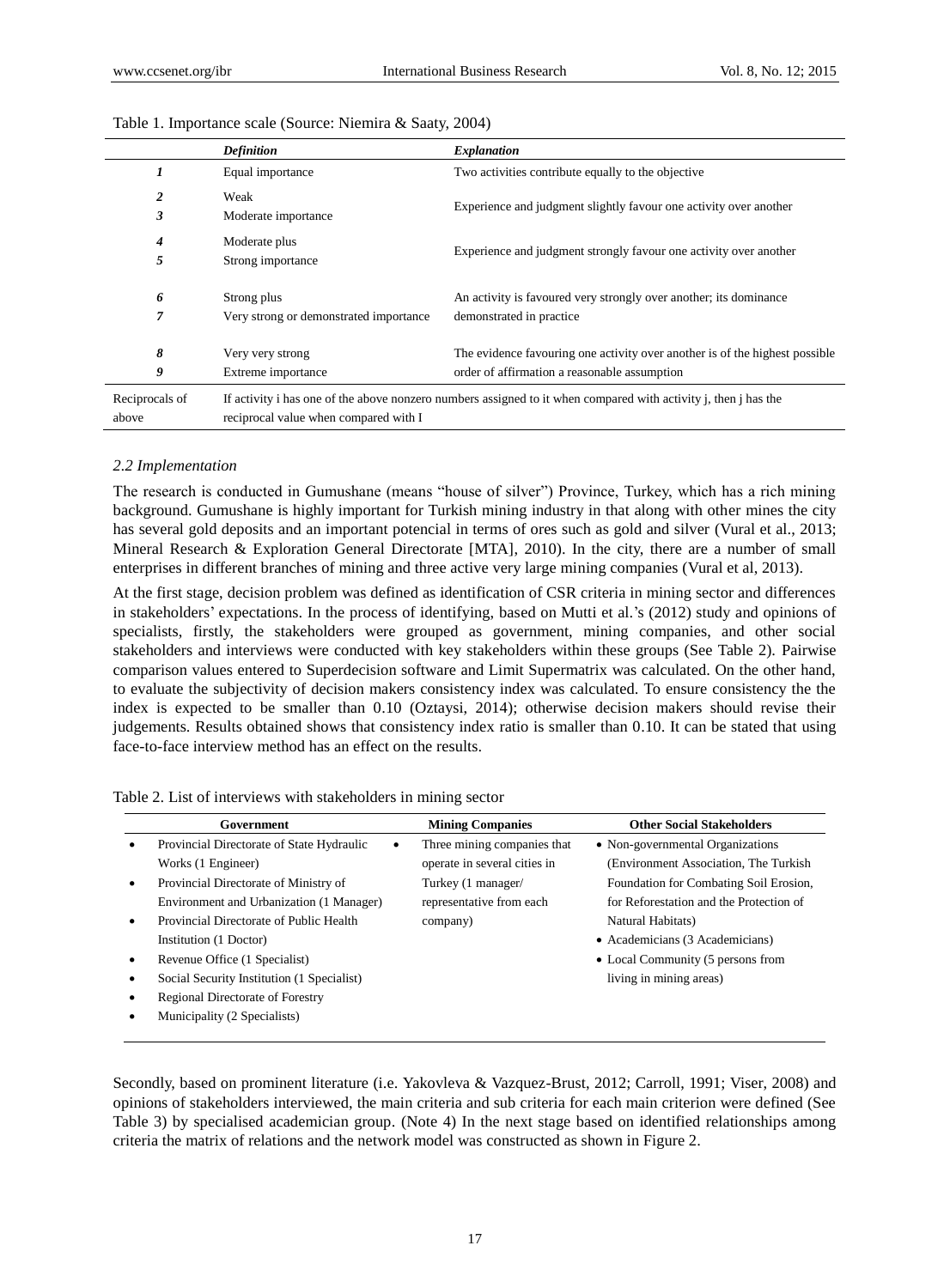| <b>Main Criteria</b>              | Sub Criteria                                                                                                         | <b>Keywords Obtained from Stakeholder Opinions</b>                                                                                                                                    |  |  |  |  |
|-----------------------------------|----------------------------------------------------------------------------------------------------------------------|---------------------------------------------------------------------------------------------------------------------------------------------------------------------------------------|--|--|--|--|
| Economic                          | To create employment <sup>2,3,4</sup> and invest in human<br>capital <sup>2,4</sup> $(C_{11})$                       | To provide jobs, train qualified personnel, bring occupations for<br>people by giving priority to local community                                                                     |  |  |  |  |
|                                   | To contribute to the economy <sup>2, 3, 4</sup> through<br>payments to the state <sup>2,3,4</sup> $(C_{12})$         | Tax and usufruct payments to the state.                                                                                                                                               |  |  |  |  |
| Criteria                          | To stimulate the local market <sup>2,4</sup> and to prevent                                                          | Multiplier effect, shopping from local shops, rent vehicles from                                                                                                                      |  |  |  |  |
| (C1)                              | migration <sup>4</sup> $(C_{13})$                                                                                    | local community. To prevent young population's migration to big                                                                                                                       |  |  |  |  |
|                                   |                                                                                                                      | cities by creating employment.                                                                                                                                                        |  |  |  |  |
|                                   | Profitability <sup>1,3,4</sup><br>$(C_{14})$                                                                         | The contribution of the company to the state economy and to itself<br>by its operations.                                                                                              |  |  |  |  |
| <b>Legal Criteria</b><br>(C2)     | To comply with the EIA <sup>*</sup> report <sup>4</sup> and relevant<br>legislation <sup>1,3,4</sup> $(C_{21})$      | To ensure compliance with the standards of EIA reports and<br>regulations for waste water basins. To adapt to the premise legal<br>conditions during the inspections of the agencies. |  |  |  |  |
|                                   | To comply with occupational safety law <sup>4</sup> ( $C_{22}$ )                                                     | To pay attention to the usage of necessary protective equipment (e.g.<br>helmet, boot, waistcoat, mask). To show sensitivity about workplace<br>safety rules.                         |  |  |  |  |
|                                   | Not to operate with uninsured workers <sup>4</sup> $(C_{23})$                                                        | Should not operate with uninsured workers.                                                                                                                                            |  |  |  |  |
|                                   |                                                                                                                      | To be in communication with government agency officers. To                                                                                                                            |  |  |  |  |
|                                   | To be in communication with<br>government<br>agency authorised in inspection <sup>2,3,4</sup><br>$(C_{24})$          | provide mutual feedback. To take account criticisms from<br>government agencies.                                                                                                      |  |  |  |  |
|                                   |                                                                                                                      | Not to create air pollution. To pay attention to filtering and dust                                                                                                                   |  |  |  |  |
|                                   | Not to adversely affect air, water, and soil<br>components <sup>3,4</sup> $(C_{31})$                                 | emission. To minimize environmental damages resulting from<br>waste water, waste water basins, and purification plants. Not to                                                        |  |  |  |  |
|                                   |                                                                                                                      | damage water resources.                                                                                                                                                               |  |  |  |  |
|                                   |                                                                                                                      | Not to cause destruction of roads and infrastructure. Not to harm                                                                                                                     |  |  |  |  |
| <b>Environmental</b>              | Not to impact negatively on the social aspects <sup>3,4</sup>                                                        | agriculture and animal husbandry. To care about recycling. Not to                                                                                                                     |  |  |  |  |
| Criteria<br>(C3)                  | $(C_{32})$                                                                                                           | have a negative health effect on products of food production                                                                                                                          |  |  |  |  |
|                                   |                                                                                                                      | enterprises. Not to cause noise pollution (psychological effect).                                                                                                                     |  |  |  |  |
|                                   | Not to negatively impact the ecosystem <sup>3,4</sup> ( $C_{33}$ )                                                   | Not to damage forest and vegetation. Not to damage wildlife and                                                                                                                       |  |  |  |  |
|                                   |                                                                                                                      | endemic species. Not to cause climate change.                                                                                                                                         |  |  |  |  |
|                                   | To minimize the possible impacts of cyanide,<br>other chemicals and wastes on environment and                        | To minimize environmental damages resulting from waste water,<br>waste water basins, and purification plants.                                                                         |  |  |  |  |
|                                   | public health <sup>3,4</sup> $(C_{34})$                                                                              | To care about<br>recycling.                                                                                                                                                           |  |  |  |  |
|                                   |                                                                                                                      | To prepare EIA reports and disclosure the results. To be open to                                                                                                                      |  |  |  |  |
|                                   | Transparency and continuous reporting <sup>2,3,4</sup> (C <sub>41</sub> )                                            | stakeholders on activities. To arrange meeting in places accessible to                                                                                                                |  |  |  |  |
|                                   |                                                                                                                      | stakeholders. Not to engage in corruption. To be able to monitor                                                                                                                      |  |  |  |  |
| <b>Ethical</b>                    |                                                                                                                      | activities with cameras. To report activities continuously.                                                                                                                           |  |  |  |  |
|                                   |                                                                                                                      | To be environmentally and socially conscious beyond the legal                                                                                                                         |  |  |  |  |
| Criteria                          | To be environmentally and socially conscious                                                                         | requirements in the layout of the mining site and making                                                                                                                              |  |  |  |  |
| (C4)                              | beyond the legal requirements <sup>1,2,3,4</sup> $(C_{42})$                                                          | afforestation and landscape maintenance activities.<br>To create<br>agricultural areas and facilitate cultivation of agricultural products                                            |  |  |  |  |
|                                   |                                                                                                                      | by local community.                                                                                                                                                                   |  |  |  |  |
|                                   | The presence of labour unions <sup>4</sup> ( $C_{43}$ )                                                              | To protect worker rights and promote unionization.                                                                                                                                    |  |  |  |  |
|                                   |                                                                                                                      | Compliance with corporate governance principles, making necessary                                                                                                                     |  |  |  |  |
|                                   | Corporate governance <sup>2,3,4</sup> (C <sub>44</sub> )                                                             | notifications to stakeholders continuously.                                                                                                                                           |  |  |  |  |
| Philanthropic<br>Criteria<br>(C5) | To support local social services <sup>1,3,4</sup> $(C_{51})$                                                         | Services in areas education, health, arts etc.                                                                                                                                        |  |  |  |  |
|                                   | Social benefits for employees <sup>4</sup> $(C_{52})$                                                                | To provide housing and social facilities.                                                                                                                                             |  |  |  |  |
|                                   | Charities for various segments of society <sup>1,3,4</sup> (C <sub>53</sub> )                                        | Scholarships, Ramadan aids, sponsorships etc.                                                                                                                                         |  |  |  |  |
|                                   | Activities aimed to eliminate poverty and                                                                            | To enhance handicrafts, silver market.                                                                                                                                                |  |  |  |  |
|                                   | support local businesses <sup>2, 3, 4</sup> ( $C_{54}$ )<br>To contribute to city identity ${}^4$ (C <sub>55</sub> ) |                                                                                                                                                                                       |  |  |  |  |
| $1$ Carroll, (1991);              | <sup>2</sup> Visser, (2008); <sup>3</sup> Yakovleva and Brust, (2012); <sup>4</sup> Stakeholder opinions             | The protection and restoration of historical fabric.                                                                                                                                  |  |  |  |  |
| Environmental Impact Assessment   |                                                                                                                      |                                                                                                                                                                                       |  |  |  |  |

| Table 3. The CSR criteria framework that can be applicable to mining sector |  |  |  |  |  |  |  |  |
|-----------------------------------------------------------------------------|--|--|--|--|--|--|--|--|
|-----------------------------------------------------------------------------|--|--|--|--|--|--|--|--|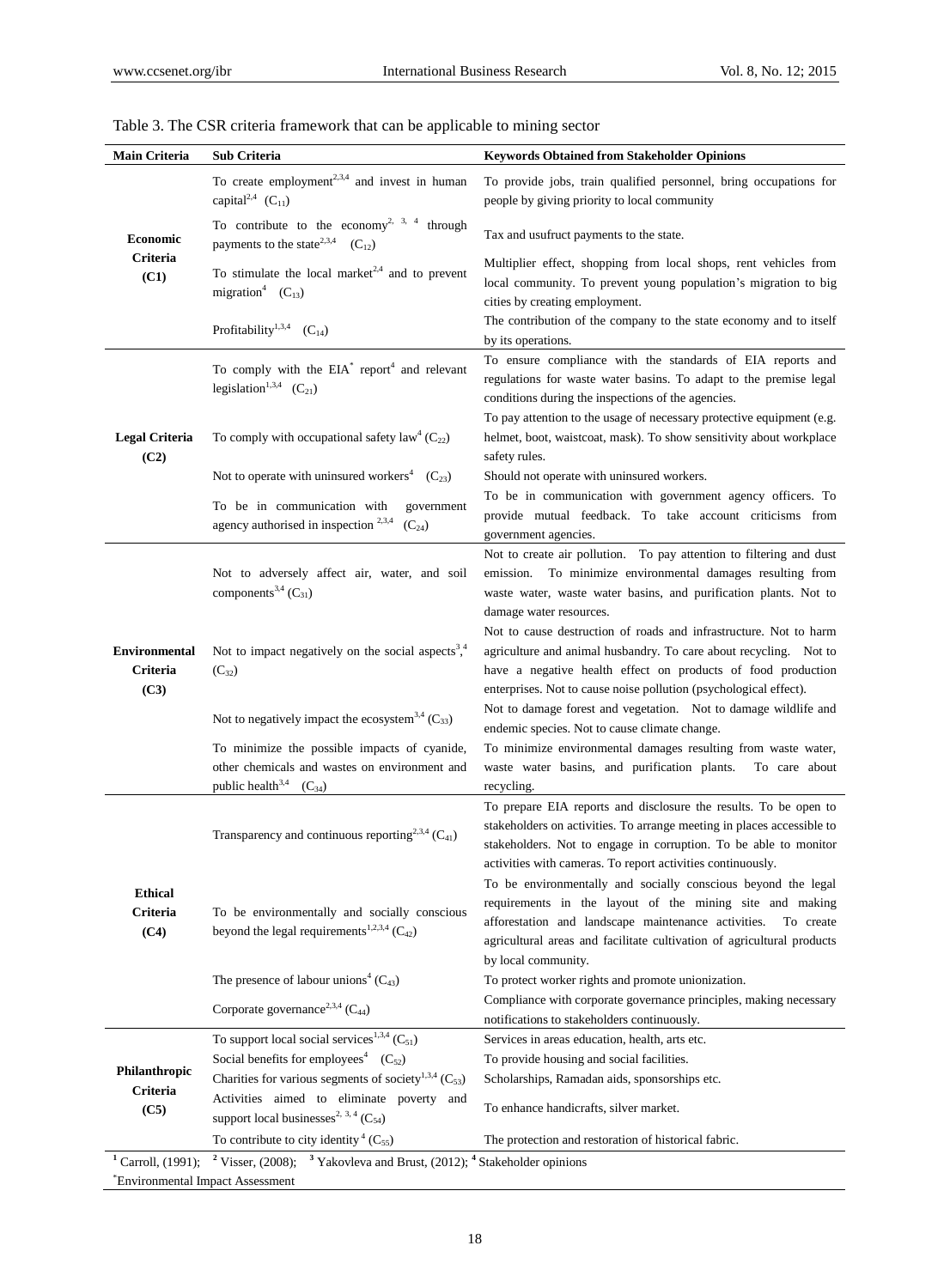

Figure 2. Network model

# **3. Results**

The results for each stakeholder group are as follows:

## *a. Government*

Legal criteria are identified as the most important criteria*.* Economic criteria follow legal criteria while philanthropic criteria are identified as the least important criteria. "To be in communication with government agency authorised in inspection" is identified as the most important sub criterion. On the other hand, "to contribute to city identity" is identified as the least important sub criterion.

## *b. Mining Companies*

Economic criteria are identified as the most important criteria and followed by legal criteria. Philanthropic criteria are identified as the least important criteria. "Profitability" is identified as the most important and "to create employment and invest in human capital" is identified as the second most important sub criterion.

## *c. Other Social Stakeholders*

Environmental criteria are identified as the most important criteria. Following, ethical criteria take the second place. "To minimize the possible impacts of cyanide, other chemicals and wastes on environment and public health" is identified as the most important sub criterion.

# *d. All Stakeholders Combined* (*combined results of all stakeholders with equal weights for each)*

Main criteria are listed in descending order of importance as; legal, economic, ethical, environmental, and philanthropic. "To be in communication with government agency authorised in inspection" is identified as the most important sub criterion. "Profitability" is identified as the second most important sub criterion. Following, "To comply with the EIA report and relevant legislation" takes the third place.

Table 4 indicates the results of the priority/importance values of main and sub criteria for each stakeholder group separately and combinedly.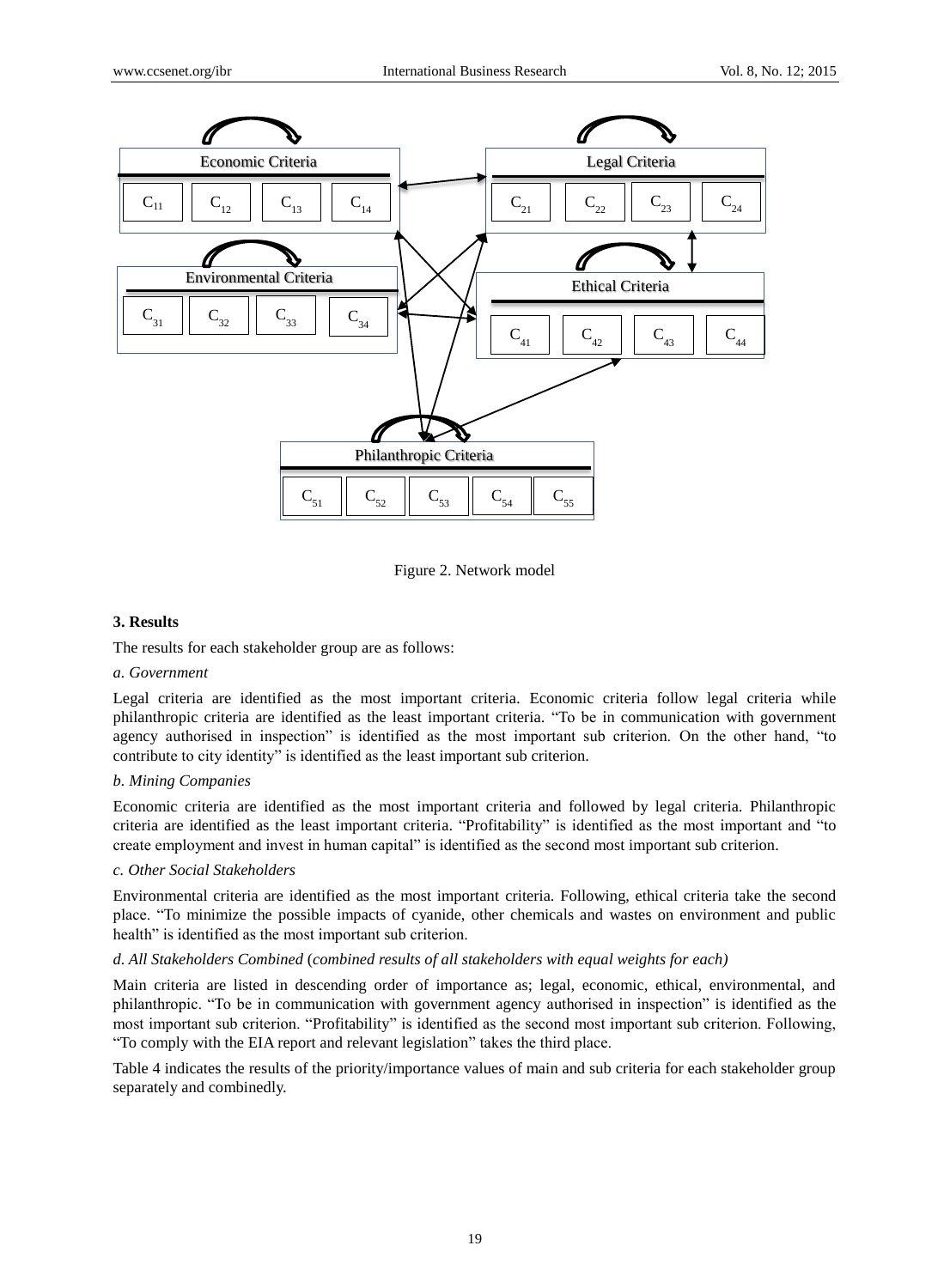#### Table 4. Importance levels of main and sub criteria

| <b>All Stakeholders</b><br>Main and Sub Criteria*<br><b>Mining</b><br>Other<br>Social<br><b>Combined</b><br>Government<br><b>Companies</b><br><b>Stakeholders</b><br>0.321<br><b>Legal Criteria</b><br>(C2)<br>0.456<br>0.263<br>0.167<br>To<br>be<br>in<br>communication<br>with<br>0.123<br>government<br>agency<br>authorised in<br>0.138<br>0.098<br>0.11<br>inspection<br>To comply with the EIA report and<br>0.115<br>0.09<br>0.04<br>0.090<br>relevant legislation<br>To comply with occupational safety<br>0.096<br>0.044<br>0.01<br>0.058<br>law<br>0.107<br>Not to operate with uninsured workers<br>0.031<br>0.007<br>0.052<br>Economic Criteria $(C_1)$<br>0.245<br>0.415<br>0.09<br>0.295<br>Profitability<br>0.022<br>0.035<br>0.096<br>0.153<br>To create employment and invest in<br>0.091<br>0.127<br>0.023<br>0.087<br>human capital<br>To contribute to the economy through<br>0.052<br>0.073<br>0.021<br>0.058<br>payments to the state<br>To stimulate the local market and to<br>0.08<br>0.062<br>0.011<br>0.054<br>prevent migration<br>0.139<br>0.317<br><b>Ethical Criteria (C4)</b><br>0.142<br>0.171<br>Transparency and continuous reporting<br>0.067<br>0.051<br>0.063<br>0.109<br>Corporate governance<br>0.038<br>0.055<br>0.051<br>0.097<br>To be environmentally and socially<br>conscious<br>beyond<br>0.026<br>0.016<br>0.089<br>0.037<br>the<br>legal<br>requirements<br>The presence of labour unions<br>0.024<br>0.012<br>0.022<br>0.012<br>0.384<br><b>Environmental Criteria (C3)</b><br>0.124<br>0.133<br>0.170<br>To minimize the possible impacts of<br>0.032<br>cyanide, other chemicals and wastes on<br>0.037<br>0.158<br>0.066<br>environment and public health<br>Not to negatively impact the ecosystem<br>0.042<br>0.031<br>0.087<br>0.046<br>Not to adversely affect air, water, and<br>0.028<br>0.072<br>0.033<br>0.041<br>soil components<br>Not to impact negatively on the social<br>0.022<br>0.024<br>0.067<br>0.028<br>aspects<br>0.034<br>Philanthropic Criteria (C5)<br>0.045<br>0.041<br>0.041<br>To support local social services<br>0.01<br>0.013<br>0.013<br>0.016<br>Charities for various segments of<br>0.013<br>0.012<br>0.011<br>0.013<br>society<br>Activities aimed to eliminate poverty<br>0.006<br>0.008<br>0.01<br>0.009<br>and support local businesses<br>0.002<br>0.006<br>0.002<br>0.004<br>Social benefits for employees | <b>Stakeholders</b> |  |  |  |  |
|---------------------------------------------------------------------------------------------------------------------------------------------------------------------------------------------------------------------------------------------------------------------------------------------------------------------------------------------------------------------------------------------------------------------------------------------------------------------------------------------------------------------------------------------------------------------------------------------------------------------------------------------------------------------------------------------------------------------------------------------------------------------------------------------------------------------------------------------------------------------------------------------------------------------------------------------------------------------------------------------------------------------------------------------------------------------------------------------------------------------------------------------------------------------------------------------------------------------------------------------------------------------------------------------------------------------------------------------------------------------------------------------------------------------------------------------------------------------------------------------------------------------------------------------------------------------------------------------------------------------------------------------------------------------------------------------------------------------------------------------------------------------------------------------------------------------------------------------------------------------------------------------------------------------------------------------------------------------------------------------------------------------------------------------------------------------------------------------------------------------------------------------------------------------------------------------------------------------------------------------------------------------------------------------------------------------------------------------------------------------------------------------------------|---------------------|--|--|--|--|
|                                                                                                                                                                                                                                                                                                                                                                                                                                                                                                                                                                                                                                                                                                                                                                                                                                                                                                                                                                                                                                                                                                                                                                                                                                                                                                                                                                                                                                                                                                                                                                                                                                                                                                                                                                                                                                                                                                                                                                                                                                                                                                                                                                                                                                                                                                                                                                                                         |                     |  |  |  |  |
|                                                                                                                                                                                                                                                                                                                                                                                                                                                                                                                                                                                                                                                                                                                                                                                                                                                                                                                                                                                                                                                                                                                                                                                                                                                                                                                                                                                                                                                                                                                                                                                                                                                                                                                                                                                                                                                                                                                                                                                                                                                                                                                                                                                                                                                                                                                                                                                                         |                     |  |  |  |  |
|                                                                                                                                                                                                                                                                                                                                                                                                                                                                                                                                                                                                                                                                                                                                                                                                                                                                                                                                                                                                                                                                                                                                                                                                                                                                                                                                                                                                                                                                                                                                                                                                                                                                                                                                                                                                                                                                                                                                                                                                                                                                                                                                                                                                                                                                                                                                                                                                         |                     |  |  |  |  |
|                                                                                                                                                                                                                                                                                                                                                                                                                                                                                                                                                                                                                                                                                                                                                                                                                                                                                                                                                                                                                                                                                                                                                                                                                                                                                                                                                                                                                                                                                                                                                                                                                                                                                                                                                                                                                                                                                                                                                                                                                                                                                                                                                                                                                                                                                                                                                                                                         |                     |  |  |  |  |
|                                                                                                                                                                                                                                                                                                                                                                                                                                                                                                                                                                                                                                                                                                                                                                                                                                                                                                                                                                                                                                                                                                                                                                                                                                                                                                                                                                                                                                                                                                                                                                                                                                                                                                                                                                                                                                                                                                                                                                                                                                                                                                                                                                                                                                                                                                                                                                                                         |                     |  |  |  |  |
|                                                                                                                                                                                                                                                                                                                                                                                                                                                                                                                                                                                                                                                                                                                                                                                                                                                                                                                                                                                                                                                                                                                                                                                                                                                                                                                                                                                                                                                                                                                                                                                                                                                                                                                                                                                                                                                                                                                                                                                                                                                                                                                                                                                                                                                                                                                                                                                                         |                     |  |  |  |  |
|                                                                                                                                                                                                                                                                                                                                                                                                                                                                                                                                                                                                                                                                                                                                                                                                                                                                                                                                                                                                                                                                                                                                                                                                                                                                                                                                                                                                                                                                                                                                                                                                                                                                                                                                                                                                                                                                                                                                                                                                                                                                                                                                                                                                                                                                                                                                                                                                         |                     |  |  |  |  |
|                                                                                                                                                                                                                                                                                                                                                                                                                                                                                                                                                                                                                                                                                                                                                                                                                                                                                                                                                                                                                                                                                                                                                                                                                                                                                                                                                                                                                                                                                                                                                                                                                                                                                                                                                                                                                                                                                                                                                                                                                                                                                                                                                                                                                                                                                                                                                                                                         |                     |  |  |  |  |
|                                                                                                                                                                                                                                                                                                                                                                                                                                                                                                                                                                                                                                                                                                                                                                                                                                                                                                                                                                                                                                                                                                                                                                                                                                                                                                                                                                                                                                                                                                                                                                                                                                                                                                                                                                                                                                                                                                                                                                                                                                                                                                                                                                                                                                                                                                                                                                                                         |                     |  |  |  |  |
|                                                                                                                                                                                                                                                                                                                                                                                                                                                                                                                                                                                                                                                                                                                                                                                                                                                                                                                                                                                                                                                                                                                                                                                                                                                                                                                                                                                                                                                                                                                                                                                                                                                                                                                                                                                                                                                                                                                                                                                                                                                                                                                                                                                                                                                                                                                                                                                                         |                     |  |  |  |  |
|                                                                                                                                                                                                                                                                                                                                                                                                                                                                                                                                                                                                                                                                                                                                                                                                                                                                                                                                                                                                                                                                                                                                                                                                                                                                                                                                                                                                                                                                                                                                                                                                                                                                                                                                                                                                                                                                                                                                                                                                                                                                                                                                                                                                                                                                                                                                                                                                         |                     |  |  |  |  |
|                                                                                                                                                                                                                                                                                                                                                                                                                                                                                                                                                                                                                                                                                                                                                                                                                                                                                                                                                                                                                                                                                                                                                                                                                                                                                                                                                                                                                                                                                                                                                                                                                                                                                                                                                                                                                                                                                                                                                                                                                                                                                                                                                                                                                                                                                                                                                                                                         |                     |  |  |  |  |
|                                                                                                                                                                                                                                                                                                                                                                                                                                                                                                                                                                                                                                                                                                                                                                                                                                                                                                                                                                                                                                                                                                                                                                                                                                                                                                                                                                                                                                                                                                                                                                                                                                                                                                                                                                                                                                                                                                                                                                                                                                                                                                                                                                                                                                                                                                                                                                                                         |                     |  |  |  |  |
|                                                                                                                                                                                                                                                                                                                                                                                                                                                                                                                                                                                                                                                                                                                                                                                                                                                                                                                                                                                                                                                                                                                                                                                                                                                                                                                                                                                                                                                                                                                                                                                                                                                                                                                                                                                                                                                                                                                                                                                                                                                                                                                                                                                                                                                                                                                                                                                                         |                     |  |  |  |  |
|                                                                                                                                                                                                                                                                                                                                                                                                                                                                                                                                                                                                                                                                                                                                                                                                                                                                                                                                                                                                                                                                                                                                                                                                                                                                                                                                                                                                                                                                                                                                                                                                                                                                                                                                                                                                                                                                                                                                                                                                                                                                                                                                                                                                                                                                                                                                                                                                         |                     |  |  |  |  |
|                                                                                                                                                                                                                                                                                                                                                                                                                                                                                                                                                                                                                                                                                                                                                                                                                                                                                                                                                                                                                                                                                                                                                                                                                                                                                                                                                                                                                                                                                                                                                                                                                                                                                                                                                                                                                                                                                                                                                                                                                                                                                                                                                                                                                                                                                                                                                                                                         |                     |  |  |  |  |
|                                                                                                                                                                                                                                                                                                                                                                                                                                                                                                                                                                                                                                                                                                                                                                                                                                                                                                                                                                                                                                                                                                                                                                                                                                                                                                                                                                                                                                                                                                                                                                                                                                                                                                                                                                                                                                                                                                                                                                                                                                                                                                                                                                                                                                                                                                                                                                                                         |                     |  |  |  |  |
|                                                                                                                                                                                                                                                                                                                                                                                                                                                                                                                                                                                                                                                                                                                                                                                                                                                                                                                                                                                                                                                                                                                                                                                                                                                                                                                                                                                                                                                                                                                                                                                                                                                                                                                                                                                                                                                                                                                                                                                                                                                                                                                                                                                                                                                                                                                                                                                                         |                     |  |  |  |  |
|                                                                                                                                                                                                                                                                                                                                                                                                                                                                                                                                                                                                                                                                                                                                                                                                                                                                                                                                                                                                                                                                                                                                                                                                                                                                                                                                                                                                                                                                                                                                                                                                                                                                                                                                                                                                                                                                                                                                                                                                                                                                                                                                                                                                                                                                                                                                                                                                         |                     |  |  |  |  |
|                                                                                                                                                                                                                                                                                                                                                                                                                                                                                                                                                                                                                                                                                                                                                                                                                                                                                                                                                                                                                                                                                                                                                                                                                                                                                                                                                                                                                                                                                                                                                                                                                                                                                                                                                                                                                                                                                                                                                                                                                                                                                                                                                                                                                                                                                                                                                                                                         |                     |  |  |  |  |
|                                                                                                                                                                                                                                                                                                                                                                                                                                                                                                                                                                                                                                                                                                                                                                                                                                                                                                                                                                                                                                                                                                                                                                                                                                                                                                                                                                                                                                                                                                                                                                                                                                                                                                                                                                                                                                                                                                                                                                                                                                                                                                                                                                                                                                                                                                                                                                                                         |                     |  |  |  |  |
|                                                                                                                                                                                                                                                                                                                                                                                                                                                                                                                                                                                                                                                                                                                                                                                                                                                                                                                                                                                                                                                                                                                                                                                                                                                                                                                                                                                                                                                                                                                                                                                                                                                                                                                                                                                                                                                                                                                                                                                                                                                                                                                                                                                                                                                                                                                                                                                                         |                     |  |  |  |  |
|                                                                                                                                                                                                                                                                                                                                                                                                                                                                                                                                                                                                                                                                                                                                                                                                                                                                                                                                                                                                                                                                                                                                                                                                                                                                                                                                                                                                                                                                                                                                                                                                                                                                                                                                                                                                                                                                                                                                                                                                                                                                                                                                                                                                                                                                                                                                                                                                         |                     |  |  |  |  |
|                                                                                                                                                                                                                                                                                                                                                                                                                                                                                                                                                                                                                                                                                                                                                                                                                                                                                                                                                                                                                                                                                                                                                                                                                                                                                                                                                                                                                                                                                                                                                                                                                                                                                                                                                                                                                                                                                                                                                                                                                                                                                                                                                                                                                                                                                                                                                                                                         |                     |  |  |  |  |
|                                                                                                                                                                                                                                                                                                                                                                                                                                                                                                                                                                                                                                                                                                                                                                                                                                                                                                                                                                                                                                                                                                                                                                                                                                                                                                                                                                                                                                                                                                                                                                                                                                                                                                                                                                                                                                                                                                                                                                                                                                                                                                                                                                                                                                                                                                                                                                                                         |                     |  |  |  |  |
|                                                                                                                                                                                                                                                                                                                                                                                                                                                                                                                                                                                                                                                                                                                                                                                                                                                                                                                                                                                                                                                                                                                                                                                                                                                                                                                                                                                                                                                                                                                                                                                                                                                                                                                                                                                                                                                                                                                                                                                                                                                                                                                                                                                                                                                                                                                                                                                                         |                     |  |  |  |  |
|                                                                                                                                                                                                                                                                                                                                                                                                                                                                                                                                                                                                                                                                                                                                                                                                                                                                                                                                                                                                                                                                                                                                                                                                                                                                                                                                                                                                                                                                                                                                                                                                                                                                                                                                                                                                                                                                                                                                                                                                                                                                                                                                                                                                                                                                                                                                                                                                         |                     |  |  |  |  |
|                                                                                                                                                                                                                                                                                                                                                                                                                                                                                                                                                                                                                                                                                                                                                                                                                                                                                                                                                                                                                                                                                                                                                                                                                                                                                                                                                                                                                                                                                                                                                                                                                                                                                                                                                                                                                                                                                                                                                                                                                                                                                                                                                                                                                                                                                                                                                                                                         |                     |  |  |  |  |
|                                                                                                                                                                                                                                                                                                                                                                                                                                                                                                                                                                                                                                                                                                                                                                                                                                                                                                                                                                                                                                                                                                                                                                                                                                                                                                                                                                                                                                                                                                                                                                                                                                                                                                                                                                                                                                                                                                                                                                                                                                                                                                                                                                                                                                                                                                                                                                                                         |                     |  |  |  |  |
|                                                                                                                                                                                                                                                                                                                                                                                                                                                                                                                                                                                                                                                                                                                                                                                                                                                                                                                                                                                                                                                                                                                                                                                                                                                                                                                                                                                                                                                                                                                                                                                                                                                                                                                                                                                                                                                                                                                                                                                                                                                                                                                                                                                                                                                                                                                                                                                                         |                     |  |  |  |  |
|                                                                                                                                                                                                                                                                                                                                                                                                                                                                                                                                                                                                                                                                                                                                                                                                                                                                                                                                                                                                                                                                                                                                                                                                                                                                                                                                                                                                                                                                                                                                                                                                                                                                                                                                                                                                                                                                                                                                                                                                                                                                                                                                                                                                                                                                                                                                                                                                         |                     |  |  |  |  |
|                                                                                                                                                                                                                                                                                                                                                                                                                                                                                                                                                                                                                                                                                                                                                                                                                                                                                                                                                                                                                                                                                                                                                                                                                                                                                                                                                                                                                                                                                                                                                                                                                                                                                                                                                                                                                                                                                                                                                                                                                                                                                                                                                                                                                                                                                                                                                                                                         |                     |  |  |  |  |
|                                                                                                                                                                                                                                                                                                                                                                                                                                                                                                                                                                                                                                                                                                                                                                                                                                                                                                                                                                                                                                                                                                                                                                                                                                                                                                                                                                                                                                                                                                                                                                                                                                                                                                                                                                                                                                                                                                                                                                                                                                                                                                                                                                                                                                                                                                                                                                                                         |                     |  |  |  |  |
|                                                                                                                                                                                                                                                                                                                                                                                                                                                                                                                                                                                                                                                                                                                                                                                                                                                                                                                                                                                                                                                                                                                                                                                                                                                                                                                                                                                                                                                                                                                                                                                                                                                                                                                                                                                                                                                                                                                                                                                                                                                                                                                                                                                                                                                                                                                                                                                                         |                     |  |  |  |  |
|                                                                                                                                                                                                                                                                                                                                                                                                                                                                                                                                                                                                                                                                                                                                                                                                                                                                                                                                                                                                                                                                                                                                                                                                                                                                                                                                                                                                                                                                                                                                                                                                                                                                                                                                                                                                                                                                                                                                                                                                                                                                                                                                                                                                                                                                                                                                                                                                         |                     |  |  |  |  |
|                                                                                                                                                                                                                                                                                                                                                                                                                                                                                                                                                                                                                                                                                                                                                                                                                                                                                                                                                                                                                                                                                                                                                                                                                                                                                                                                                                                                                                                                                                                                                                                                                                                                                                                                                                                                                                                                                                                                                                                                                                                                                                                                                                                                                                                                                                                                                                                                         |                     |  |  |  |  |
|                                                                                                                                                                                                                                                                                                                                                                                                                                                                                                                                                                                                                                                                                                                                                                                                                                                                                                                                                                                                                                                                                                                                                                                                                                                                                                                                                                                                                                                                                                                                                                                                                                                                                                                                                                                                                                                                                                                                                                                                                                                                                                                                                                                                                                                                                                                                                                                                         |                     |  |  |  |  |
|                                                                                                                                                                                                                                                                                                                                                                                                                                                                                                                                                                                                                                                                                                                                                                                                                                                                                                                                                                                                                                                                                                                                                                                                                                                                                                                                                                                                                                                                                                                                                                                                                                                                                                                                                                                                                                                                                                                                                                                                                                                                                                                                                                                                                                                                                                                                                                                                         |                     |  |  |  |  |
|                                                                                                                                                                                                                                                                                                                                                                                                                                                                                                                                                                                                                                                                                                                                                                                                                                                                                                                                                                                                                                                                                                                                                                                                                                                                                                                                                                                                                                                                                                                                                                                                                                                                                                                                                                                                                                                                                                                                                                                                                                                                                                                                                                                                                                                                                                                                                                                                         |                     |  |  |  |  |
|                                                                                                                                                                                                                                                                                                                                                                                                                                                                                                                                                                                                                                                                                                                                                                                                                                                                                                                                                                                                                                                                                                                                                                                                                                                                                                                                                                                                                                                                                                                                                                                                                                                                                                                                                                                                                                                                                                                                                                                                                                                                                                                                                                                                                                                                                                                                                                                                         |                     |  |  |  |  |
|                                                                                                                                                                                                                                                                                                                                                                                                                                                                                                                                                                                                                                                                                                                                                                                                                                                                                                                                                                                                                                                                                                                                                                                                                                                                                                                                                                                                                                                                                                                                                                                                                                                                                                                                                                                                                                                                                                                                                                                                                                                                                                                                                                                                                                                                                                                                                                                                         |                     |  |  |  |  |
| To contribute to city identity<br>0.001<br>0.004<br>0.004<br>0.003                                                                                                                                                                                                                                                                                                                                                                                                                                                                                                                                                                                                                                                                                                                                                                                                                                                                                                                                                                                                                                                                                                                                                                                                                                                                                                                                                                                                                                                                                                                                                                                                                                                                                                                                                                                                                                                                                                                                                                                                                                                                                                                                                                                                                                                                                                                                      |                     |  |  |  |  |

*Note.\** Criteria are listed according to the All Stakeholders Combined results

## **5. Discussion**

The aim of this study is to identify the differences among mining sector stakeholders on CSR perceptions and expectations within the assumptions of stakeholder theory and develop a criteria framework for mining sector CSR activities. Towards this end, firstly, main stakeholder groups in mining sector are identified based on literature review. Secondly, in order to identify the criteria for CSR activities prominent literature and interviews are evaluated. Main criteria are adopted from Yakovleva and Vazquez-Brust's (2012) economic, legal, ethical, philanthropic, and environmental dimensions; sub criteria are identified with keywords from evaluated literature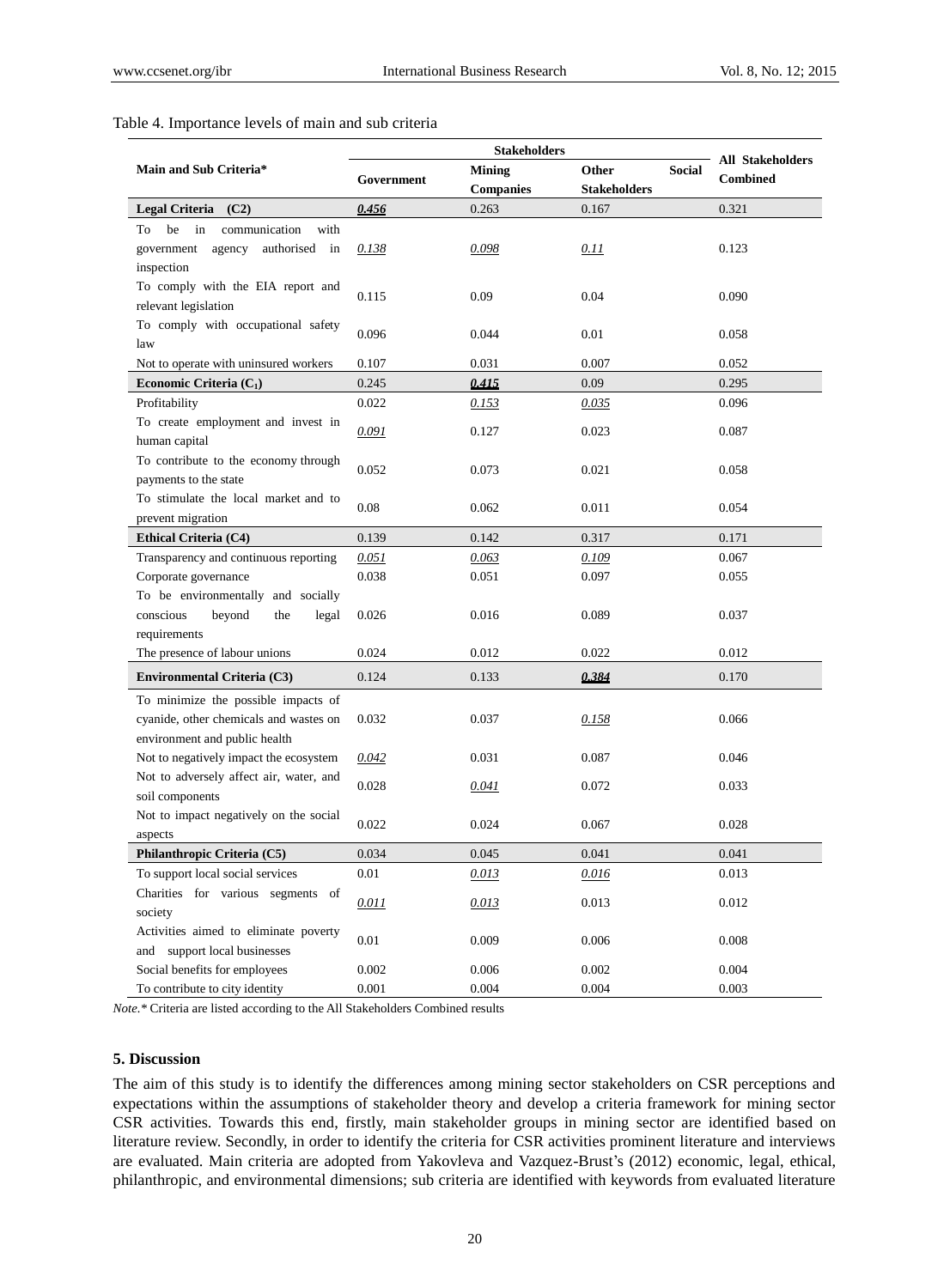## and interviews.

It is thought that determining the criteria"s order of importance for different stakeholders make an important contribution for researchers and practitioners. In this sense, in order to put forward how stakeholders perceive mining companies" CSR activities and to which activities they give priority, the ANP is used to weight those criteria.

According to the results, for government agencies the most important criteria identified are legal criteria. In the literature, Mutti et al. (2012) highlight institutional stakeholders" expectations of obeying laws, paying taxes and supporting local industry in respect of CSR. Besides that, interviewed specialists from government agencies have expressed their expectation of mining companies" being in compliance with legal framework. Therefore, it can be said that current results are in parallel with previous studies and opinions of stakeholders. Other important criteria identified are economic criteria. Hamann (2003) argues that in developing countries governments" priorities are mostly employment and wealth creating investments by promoting industrial development. This argument is consistent with Ozen and Ozen"s (2009) highlight of the fact that mining activities and foreign investments are important in state economy for Turkish government. Similarly, interviewed authorities have put forward their idea of necessity of activities that contribute state"s economy with a minimum impact on environment. On the other hand, results show that government agencies attach the least importance to philanthropic criteria. This finding is also in accord with Mutti et al. (2012) statement that philanthropic activities are not indispensable for government authorities.

During the first interviewing process, the most stressed expectation by government authorities was that mining companies should be in a constant and efficient communication with authorized agencies. This opinion is also reflected in the results and "to be in communication with government agency authorised in inspection" is identified as the most important sub criterion. In addition, parallel with paying the least attention to philanthropic criteria, "to contribute to city identity" is found to be the least emphasized sub criterion by government agencies.

From the perspective of mining companies, analysis results show that "economic criteria" is the most important main criterion. A reflection of this finding can be seen in Yakovleva and Vazquez-Brust"s (2012) study, which states that economic dimension is emphasized by mining companies and their headquarters. In parallel, managers of mining companies stated that they operate essentially to create economic benefits. Besides, they pointed out that their fundamental intention for other CSR activities is also to make profit (i.e. economic criteria). Accordingly, the finding of "profitability" sub criterion as the most important sub criterion in the analysis is an important sign of the fact that stakeholders" opinions are reflected on the results. Following, "to create employment and investment in human capital" is the second most important sub criterion for mining companies. This finding is significant since in developing countries that unemployment is an important issue, as it is in Turkey, creating jobs for local community is an important factor in gaining legitimacy as well as in keeping labour costs in a lower level.

"Legal criteria" is the second most important main criterion. In fact, company managers have stated that the main motivation of fulfilling legal requirements is to avoid monetary and operational penalties. Considering as a pyramid, economic and legal criteria are the most important criteria for mining companies, which is in parallel with Carrol's (1991) model.

From the perspective of other social stakeholders, which consists of academicians, local community, and non-governmental organizations, the results show that the main criterion of "environmental criteria" has the highest importance. In the literature, Mutti et al. (2012) state that environmental responsibilities are the primary responsibilities of mining companies emphasized by "social stakeholder" group, which is consistent with current study results. Under this main criterion "minimizing the possible impacts of cyanide, other chemicals and wastes on environment and public health" is the most important sub criterion. Considering the structure of environmental movements against mining companies in Turkey, it can be said that the starting point of those movements are environmental criticisms and the negative impact of cyanide usage on public health (Ozen, 2009a, 2009b). Besides, "ethical criteria" are the second most important criteria. Therefore, it can be stated that other social stakeholders" expectations from mining companies are environmental and social awareness along with transparency, accountability, and good corporate governance.

Finally, when we combine the results of all stakeholders with equal weights for each, main criteria are legal, economic, ethical, environmental, and philanthropic, respectively. These results are in parallel with government"s priorities. For Turkey, as a developing country, the results bring to mind the idea that a potential balance between the interests of government and the mining companies has a central position in mining sector CSR framework. This kind of balance echoes with the "win-win" situation between companies' interests for profit and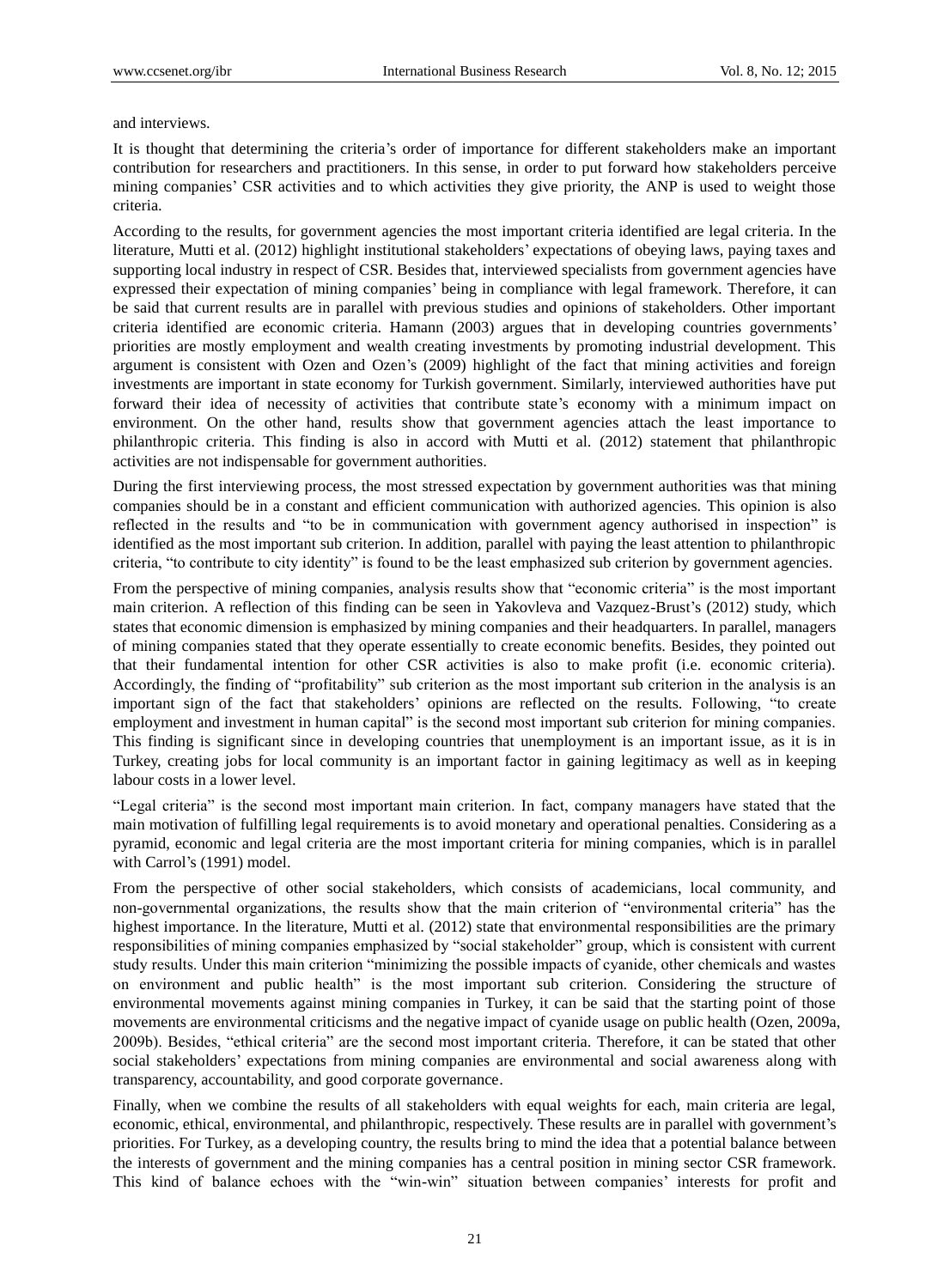government's economic expectations (Emel & Huber, 2008, p. 1393). In the current study, while legal and economic main criteria appear as the first two criteria for both government and mining companies, the context of their economic expectations differs between those two stakeholders. Accordingly, while "profitability" is the most important economic criterion for mining companies, the sub criterion of "to create employment and invest in human capital" comes into prominence on the side of government. Also, Hamann highlights that in developing countries "job creation and revenues" is an important government expectation in attracting foreign investment (2003, p. 248). According to our findings, while legal main criterion is the topmost priority of governments, it is mining companies" second priority. In other words, to be in accord with government"s legal expectations comes in the second place for mining companies, whose fundamental motivation is profitability. Therefore, it can be interpreted that mining companies consider complying to some extent with government"s legal expectations as a must that would guarantee their activities" continuation. The fact that the sub legal criteria of "to be in communication with government agency authorised in inspection" and "to comply with the EIA report and relevant legislation" both have the same priority for these stakeholder groups supports this idea. In parallel with these statements, the interviews conducted with mining companies and government agencies support the concordance and corresponding interests between these two stakeholder groups.

The current study results are important in terms of weighting the perceptions and expectations of stakeholders in mining sector by using an analytical method such as ANP. Although Yakovleva and Vazquez-Brust's (2012) study has revealed the differences of stakeholders" perceptions and expectations regarding CSR activities, their study identifies stakeholders" CSR orientations according to frequency of keywords of CSR dimensions based on data from interviews, observations, and document analyses. On the other hand, their study was insufficient in terms of revealing the *comparative* importance of CSR activities from the perspective of different stakeholders. In this context, the current study"s main contribution to the literature is the assumption that every expectation stated by stakeholders would have different importance. Therefore, the proposed framework is considered suitable for measurement of mining sector CSR activities.

## *5.1 Limitations and Further Research*

Besides its above mentioned contributions, the current study has some limitations to take into account in terms of interpreting the results. First of all, a change in the sample may also change the attributed criteria weights. Also, since confidentiality concerns are high in mining companies, there are some challenges to reach the right person and right data. Finally, the subjective perspective of the ANP method can also be considered as a limitation of current study.

On the other hand, this study can make more critical results possible in the future with the use of fuzzy logic. Also, the criteria generated in current study can be transformed into a scoring scale that can be used in CSR performance measurement of mining companies. In that way, suggestions can be made to answer the question of how to improve CSR activities of mining companies.

## **References**

- Boulouta, I., & Pitelis, C. N. (2014). Who needs CSR? The impact of corporate social responsibility on national competitiveness. *Journal of Business Ethics, 119*(3), 349-364. http://dx.doi.org/10.1007/s10551-013-1633-2
- Bridge, G. (2004). Mapping the bonanza: Geographies of mining investment in an era of neoliberal reform. *The Professional Geographer, 56*(3), 406-421. http://dx.doi.org/10.1111/j.0033-0124.2004.05603009
- Carroll, A. B. (1979). A three-dimensional conceptual model of corporate performance. *Academy of Management Review, 4*(4), 497-505. http://dx.doi.org/10.5465/AMR.1979.4498296
- Carroll, A. B. (1991). The pyramid of corporate social responsibility: Toward the moral management of organizational stakeholders. *Business Horizons, 34,* 39-48*.* http://dx.doi.org/10.1.1.462.4956
- Carroll, A. B. (1999). Corporate social responsibility evolution of a definitional construct. *Business & Society, 38*(3), 268-295. http://dx.doi.org/10.1177/0007650399.03800303
- Chang, K. L., Liao, S. K., Tseng, T. Z., & Liao, C. Y. (2015). An ANP Based TOPSIS Approach for Taiwanese Service Apartment Location Selection. *Asia Pasific Management Review, 20*, 49-55. http://dx.doi.org/10.1016/j.apmrv.2014.12.007
- Chen, M. K., & Wang, S. C. (2010). The Critical Factors of Success for Information Service Industry in Developing Internatonal Market: Using Analytic Hierarchy Process (AHP) Approach. *Expert Systems With Applications, 37*(1), 694-704. http://dx.doi.org/10.1016/j.eswa.2009.06.012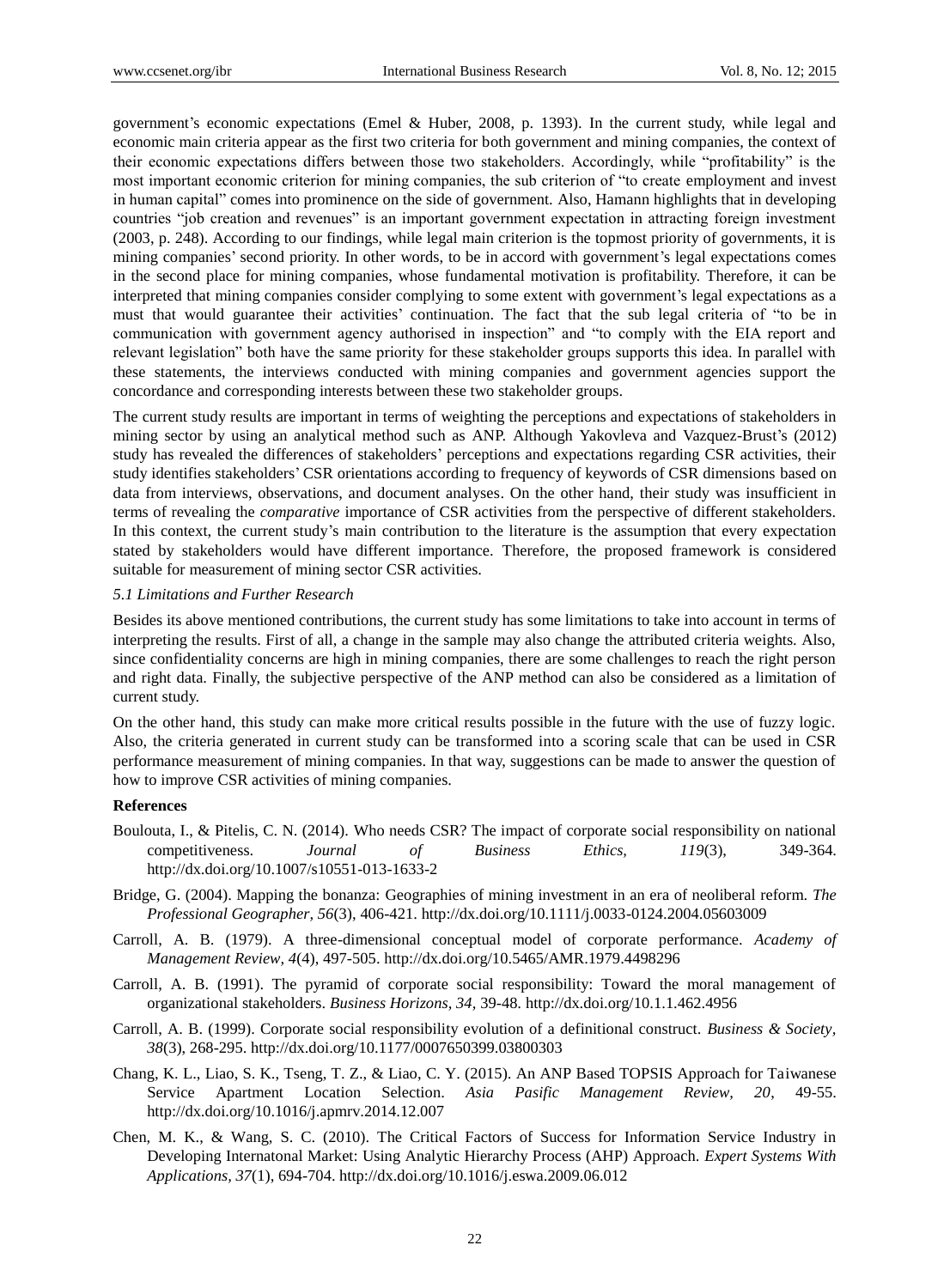- Clarke, S. (2005). *The neoliberal theory of society.* In S. Alfredo, & J. Deborah (Eds.), *Neoliberalism: A Critical Reader* (pp. 50-60). London: Pluto Press.
- Coban A. (2004). Community-based Ecological Resistance: The Bergama Movement in Turkey. *Environmental Politics, 13*(2), 438-460. http://dx.doi.org/10.1080/0964401042000209658
- Cragg, W., & Greenbaum, A. (2002). Reasoning about responsibilities: Mining company managers on what stakeholders are owed. *Journal of Business Ethics, 39*(3), 319-335. http://dx.doi.org /10.1023/A:1016523113429
- Donaldson, T., & Preston, L. E. (1995). The stakeholder theory of the corporation: Concepts, evidence, and implications. *Academy of Management Review, 20*(1), 65-91. http://dx.doi.org /10.1023/A:1016523113429
- Dumenil G., & Levy, D. (2005). *The Neoliberal (Counter-) Revolution.* In S. Alfredo, & J. Deborah (Eds.), *Neoliberalism: A Critical Reader* (pp. 9-19). London: Pluto Press.
- Emel, J., & Huber, M. T. (2008). A risky business: Mining, rent and the neoliberalization of "risk". *Geoforum, 39*(3), 1393-1407. http://dx.doi.org/10.1016/j.geoforum.2008.01.010
- Freeman, R. E. (2010). *Strategic management: A stakeholder approach.* New York: Cambridge University Press.
- Goktolga, Z. G., & Gokalp, B. (2012). Is Secimini Etkileyen Kriterlerin ve Alternatiflerin AHP Metodu ile Belirlenmesi [AHP Method for Determınation of Work Affectıng The Selectioncriteria and Alternative]. *Cumhuriyet University Journal of Economics and Administrative Sciences, 13*(2), 71-86.
- Gungor, I., & Isler, D. B. (2005). Analitik Hiyerarsi Yaklasımı ile Otomobil Seçimi [Automobile Selection With Analytic Hierarchy Process Approach]. *Uluslararası Yönetim İktisat ve İşletme Dergisi, 1*(2), 21- 33.
- Hamann, R. (2003). Mining companies' role in sustainable development: The 'why' and 'how' of corporate social responsibility from a business perspective. *Development Southern Africa, 20*(2), 237-254. http://dx.doi.org/10.1080/03768350302957
- Hamann, R. (2004). Corporate social responsibility, partnerships, and institutional change: The case of mining companies in South Africa. *Natural Resources Forum, 28*(4), 278-290. http://dx.doi.org/10.1111/j.1477-8947.2004.00101.x
- Hamann, R., & Kapelus, P. (2004). Corporate social responsibility in mining in Southern Africa: Fair accountability or just greenwash?. *Development, 47*(3), 85-92. http://dx.doi.org/10.1057/palgrave.development.1100056
- Hartwick, E., & Peet, R. (2003). Neoliberalism and nature: The case of the WTO. *The Annals of the American Academy of Political and Social Science, 590*(1), 188-211. http://dx.doi.org/10.1177/0002716203256721
- Holden, W. N., & Jacobson, R. D. (2007). Ecclesial Opposition to Nonferrous Metals Mining in the Philippines: Neoliberalism Encounters Liberation Theology. *Asian Studies Review, 31*(2), 133-154. http://dx.doi.org/10.1080/10357820701373291
- Hsu, T. H., Hung, L. C. & Tang, J. W. (2012). A hybrid ANP Evaluation Model for Electronic Service Quality. *Applied Soft Computing, 12*(1), 72-81. http://dx.doi.org/10.1016/j.asoc.2011.09.008
- Humphreys, D. (2000). A business perspective on community relations in mining. *Resources Policy, 26*(3), 127-131. http://dx.doi.org/10.1016/S0301-4207(00)00024-6
- Jenkins, H. (2004). Corporate social responsibility and the mining industry: Conflicts and constructs. *Corporate Social Responsibility and Environmental Management, 11*(1), 23-34. http://dx.doi.org/10.1002/csr.50
- Jenkins, H., & Yakovleva, N. (2006). Corporate social responsibility in the mining industry: Exploring trends in social and environmental disclosure. *Journal of Cleaner Production, 14*(3), 271-284. http://dx.doi.org/10.1016/j.jclepro.2004.10.004
- Kapelus, P. (2002). Mining, corporate social responsibility and the "community": The case of Rio Tinto, Richards Bay minerals and the Mbonambi. *Journal of Business Ethics, 39*(3), 275-296. http://dx.doi.org/10.1023/A:1016570929359
- Karsak, E. E., Sozer, S. & Alptekin, S. E. (2002). Product Planning in Quality Function Deployment Using A Combined Analytic Network Process and Goal Programming Approach. *Computers & Industrial Engineering, 44*(1), 171-190. http://dx.doi.org/10.1016/S0360-8352(02)00191-2
- Koza, G. (2014). Koza Altın İşletmeleri A.Ş. Sermaye Piyasasi Kurulu"nun Tebliğine İstinaden Hazirlanmiş Yönetim Kurulu Faaliyet Raporu [Koza Gold Company 2014 Annual Report]. Retrieved from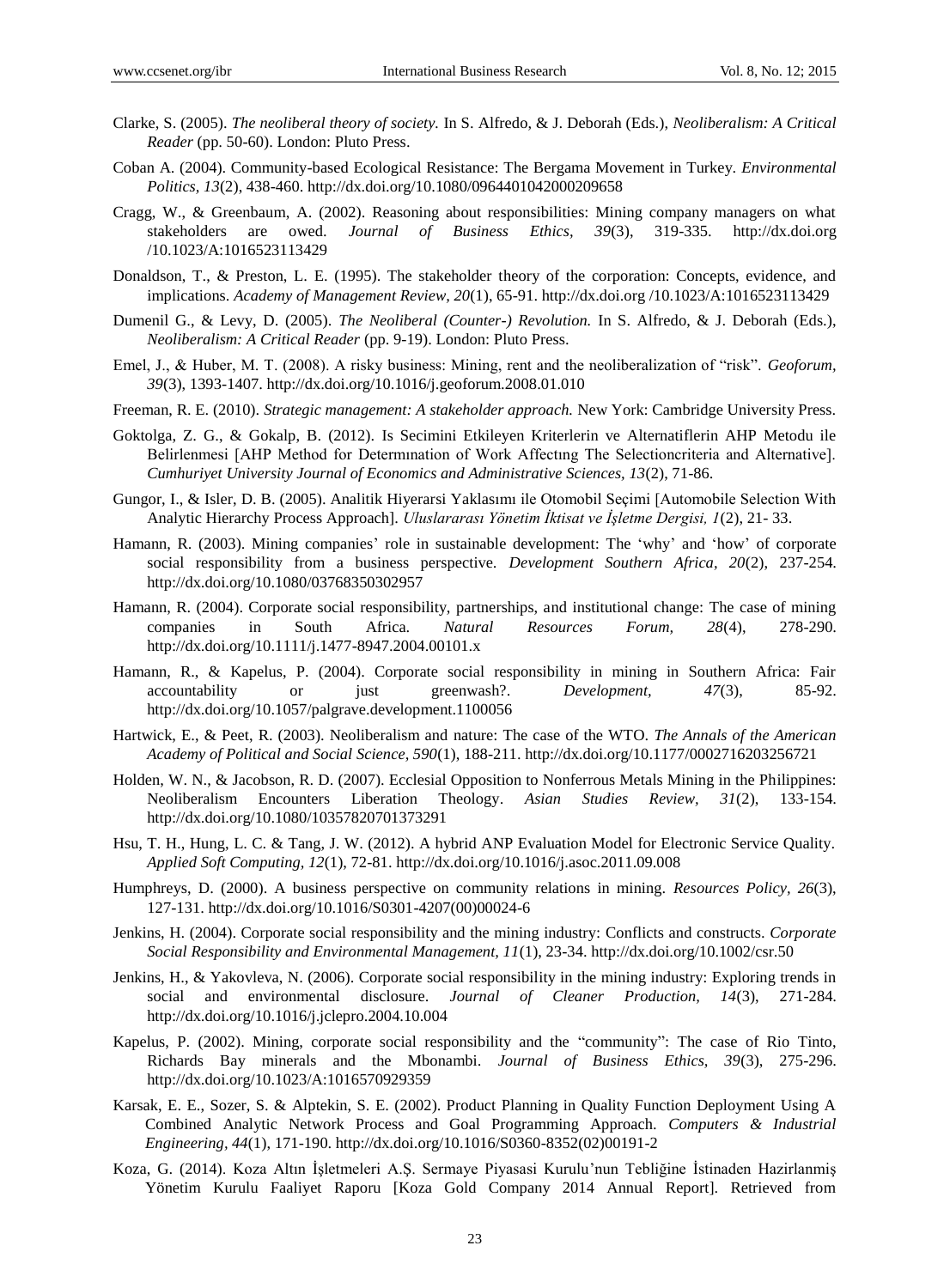http://kozaaltin.com.tr/img/2014%20-%206M%20T%C3%BCrk%C3%A7e.pdf

- Niemira, M. P., & Saaty, T. L. (2004). An Analytic Network Process Model for Financial-Crisis Forecasting. *International Journal of Forecasting, 20*(4), 573-587. http://dx.doi.org/10.1016/j.ijforecast .2003.09.013
- McWilliams, A., & Siegel, D. (2001). Corporate social responsibility: A theory of the firm perspective. *Academy of Management Review, 26*(1), 117-127. http://dx.doi.org/10.5465 /AMR.2001 .4011987
- Mineral Research & Exploration General Directorate [MTA] (2010). Gümüşhane İli Maden ve Enerji Kaynakları [Gumushane Province Mining Reserves]. Retrieved from http://www.mta.gov.tr/v2.0 /turkiye\_maden/maden\_potansiyel\_2010/Gumushane\_Madenler.pdf
- Mutti, D., Yakovleva, N., Vazquez-Brust, D., & Di Marco, M. H. (2012). Corporate social responsibility in the mining industry: Perspectives from stakeholder groups in Argentina. *Resources Policy, 37*(2), 212-222. http://dx.doi.org/10.1016/j.resourpol.2011.05.001
- Ozen, H. (2009a). Located locally, disseminated nationally: The Bergama Movement. *Environmental Politics, 18*(3), 408-423. http://dx.doi.org/10.1080/09644010902823766
- Ozen, H. (2009b). Bergama Mücadelesi: Doğuşu, Gelişimi ve Sonuçları [Bergama Movement: The Rise, Development and Results]. *Atılım Üniversitesi Kütüphanesi e-Bülten, 4*(14).
- Ozen, S., & Ozen, H. (2009). Peasants against MNCs and the state: The role of the Bergama struggle in the institutional construction of the gold-mining field in Turkey. *Organization, 16*(4), 547-573. http://dx.doi.org/10.1177/1350508409104508
- Ozen, H., & Ozen, S. (2010). Public policies and social movements: The influences of protest movements on mining policy in Turkey. *Review of Public Administration, 43*(2), 33-64.
- Ozen, H., & Ozen, S. (2011). Interactions in and between Strategic Action Fields A Comparative Analysis of Two Environmental Conflicts in Gold-Mining Fields in Turkey. *Organization & Environment, 24*(4), 343-363. http://dx.doi.org/10.1177/1086026611426343
- Oztaysi, B. (2014). A decision model for information technology selection using AHP integrated TOPSIS-Grey: The case of content management systems. *Knowledge-Based Systems, 70*, 44-54. http://dx.doi.org/10.1016/j.knosys.2014.02.010
- Peck, P., & Sinding, K. (2003). Environmental and social disclosure and data richness in the mining industry. *Business Strategy and the Environment, 12*(3), 131-146. http://dx.doi.org/10.1002 /bse.358
- Saaty, T. L. (2009). Applications of Analytic Network Process in Entertainment. *Iranian Journal of Operations Research, 1*(2), 41-55.
- Saaty T. L., & Shıh, H. S. (2009). Structures in Decision Making: On The Subjective Geometry of Hierarchies and Networks. *European Journal of Operational Research, 199*(3), 867-872. http://dx.doi.org/10.1016/j.ejor.2009.01.064
- Schwartz, M. S., & Carroll, A. B. (2003). Corporate social responsibility: A three-domain approach. *Business Ethics Quarterly, 13*(4), 503-530. http://dx.doi.org/10.5840/beq200313435
- Sertkaya, D. O. (2005). Türkiye"de Altın Madenciliği [Gold Mining in Turkey]. *İstanbul Üniversitesi Edebiyat Fakültesi Coğrafya Bölümü Coğrafya Dergisi, 13*, 150-157.
- Shamir, R. (2004). The de-radicalization of corporate social responsibility. *Critical Sociology, 30*(3), 669-689. http://dx.doi.org/10.1163/1569163042119831
- Silberhorn, D., & Warren, R. C. (2007). Defining corporate social responsibility: A view from big companies in Germany and the UK. *European Business Review, 19*(5), 352-372. http://dx.doi.org/10.1108/09555340710818950
- Stern, D. I. (1995). The contribution of the mining sector to sustainability in developing countries. *Ecological Economics, 13*(1), 53-63. http://dx.doi.org/10.1016/0921-8009(94)00057-3
- Tilt, C. A., & Symes, C. F. (1999). Environmental Disclosure by Australian Mining Companies: Environmental Conscience or Commercial Reality? *Accounting Forum, 23*(2), 137-154. http://dx.doi.org /10.1111/1467-6303.00008
- Urfalıoglu, F., & Genc, T. (2013). Çok Kriterli Karar Verme Teknikleri ile Türkiye"nin Ekonomik Performansının Avrupa Birliği Üye Ülkeleri ile Karşılaştırılması [Comparison Of The Economic